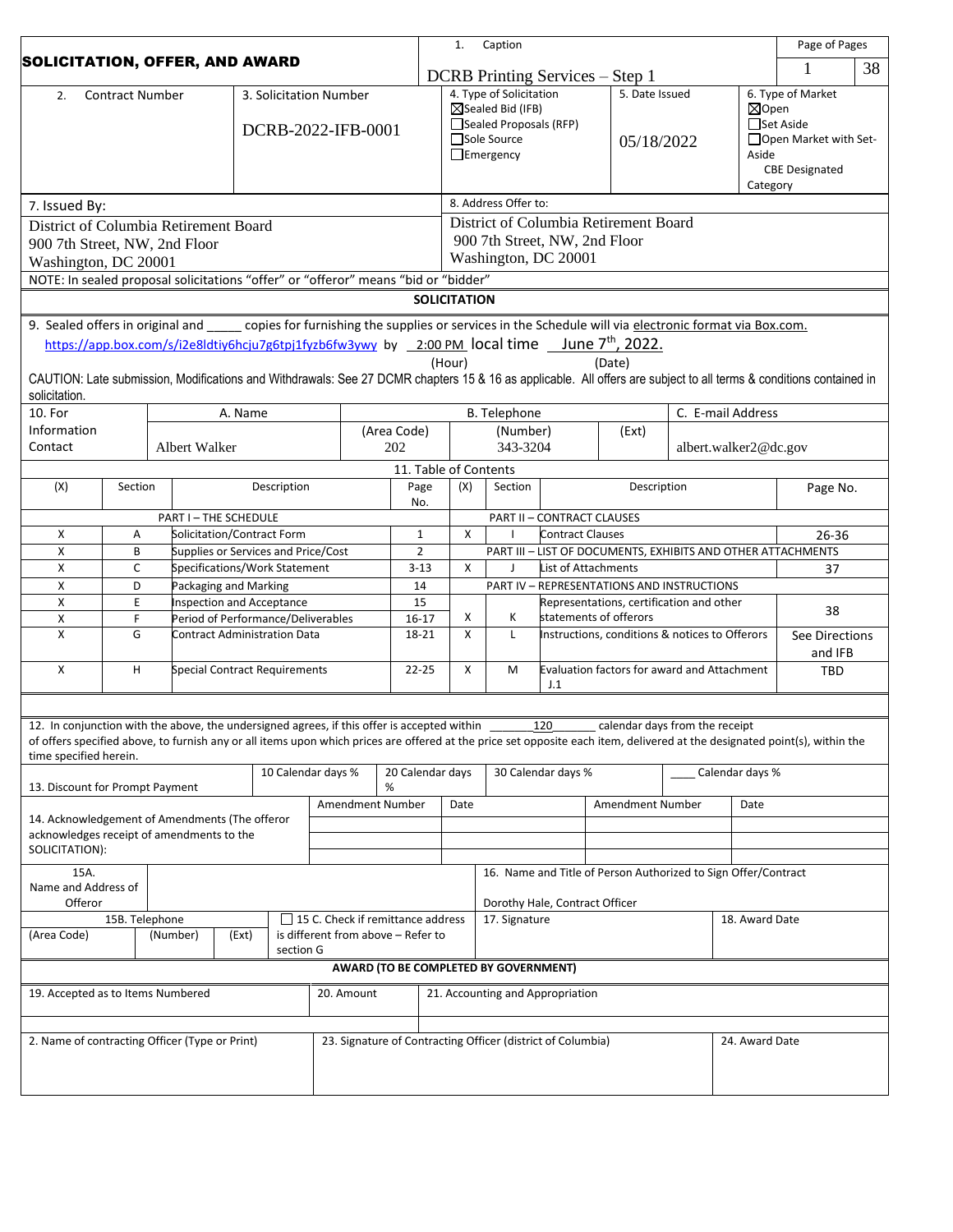### **SECTION B: CONTRACT TYPE, SUPPLIES OR SERVICES AND PRICE/COST**

- **B.1** The District of Columbia Retirement Board (DCRB) is seeking the services of a professional printer to produce publications created from DCRB-supplied electronic files that include, but are not limited to, special projects, letter(s), a packet of mailings sent yearly related to a healthcare Open Enrollment period, Comprehensive Annual Financial Reports (CAFR) booklets, and Summary Plan Descriptions (SPDs), for the District of Columbia Police Officers and Firefighters' Retirement Plan and the District of Columbia Teachers' Retirement Plan.
- **B.2** The DCRB contemplates award of a requirements contract.

### **B.3 RESERVED (PRICE SCHEDULE)**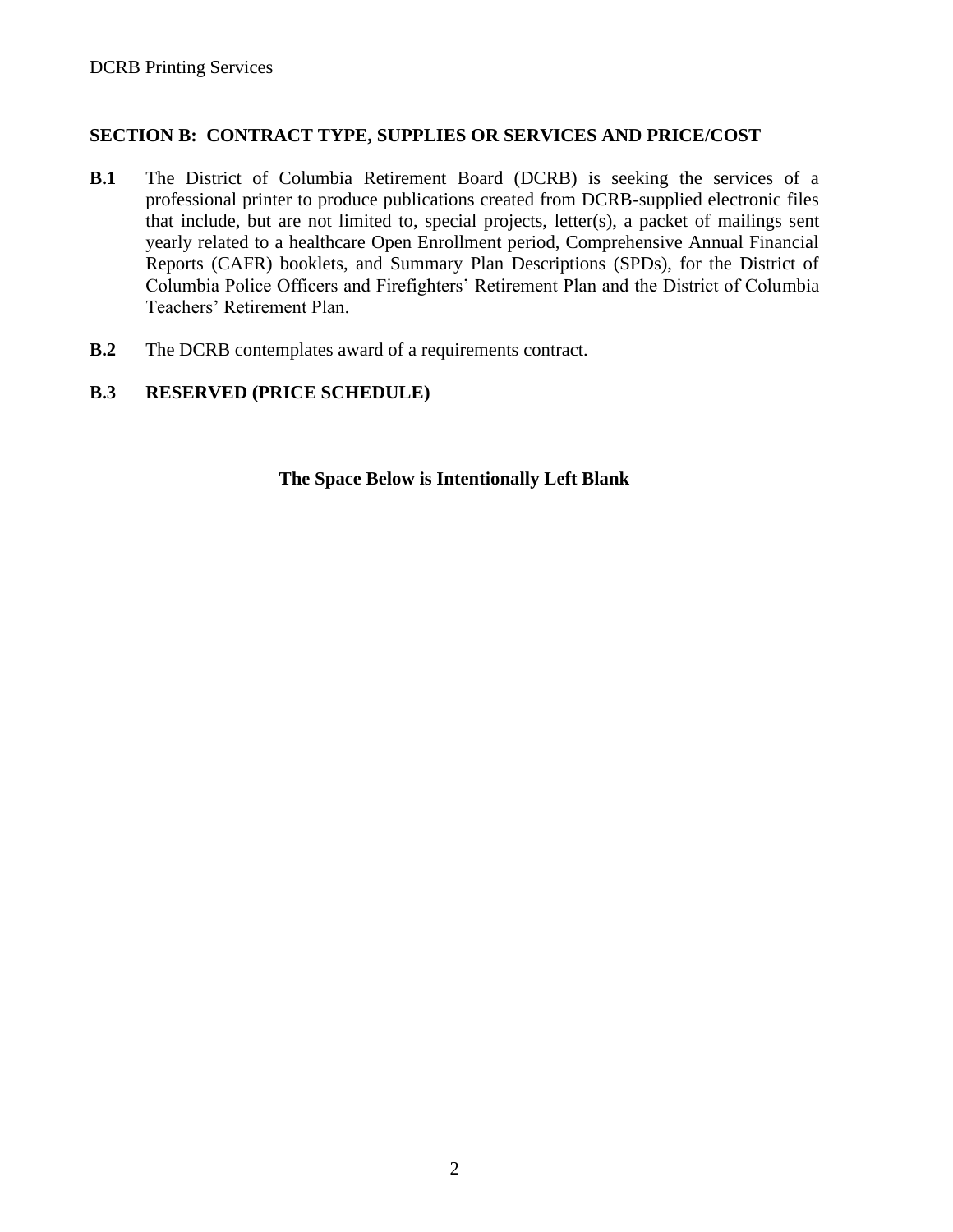### **SECTION C: SPECIFICATIONS/STATEMENT OF WORK**

### **C.1 SCOPE**

The District of Columbia Retirement Board (DCRB) is seeking the services of a professional printer to produce publications created from DCRB-supplied electronic files that include, but are not limited to, special projects, letter(s), a packet of mailings sent yearly related to a healthcare Open Enrollment period, Comprehensive Annual Financial Reports (CAFR) booklets, and Summary Plan Descriptions (SPDs), for the District of Columbia Police Officers and Firefighters' Retirement Plan and the District of Columbia Teachers' Retirement Plan.

### **C.2 APPLICABLE DOCUMENTS**

Not applicable

### **C.3 DEFINITIONS**

Not applicable

### **C.4 BACKGROUND**

- **C.4.1** DCRB is an independent agency of the District of Columbia Government. DCRB was created by the U. S. Congress in 1979 under the Retirement Reform Act and was given exclusive authority and discretion to manage and control the District of Columbia Police Officers and Fire Fighters' Retirement Fund and the District of Columbia Teachers' Retirement Fund (collectively referred to as the Fund). The Fund pays benefits that accrue under the District of Columbia Police Officers and Firefighters' Retirement Plan and the District of Columbia Teachers' Retirement Plan (the Plans). As of October 1, 2020, the Plans had approximately 26,000 members: 11,000 active members, as well as 15,000 retirees and survivors.
- **C.4.2 Newsletters.** Until 2020, DCRB newsletters were published quarterly. The newsletters are typically between six pages and are mailed to approximately 6,000 and 17,000 retired members. Active members have access to electronic copies via DCRB's website.
- **C.4.3 Open Enrollment Letters**. Open Enrollment information and letters are sent in October and/or November of each year to approximately 12,000 members.
- **C.4.4 New Self-Service Function Announcement.** DCRB is also planning to send communications materials to approximately 15,000 retirees announcing a new selfservice function, and Benefits Statements to approximately 11,000 active members regarding their estimated retirement benefit).
- **C.4.5 Special Printing and Mailing Services.** Additional Special Printing and Mailing Services are required on ad hoc basis and usually related to unanticipated retiree member communication projects.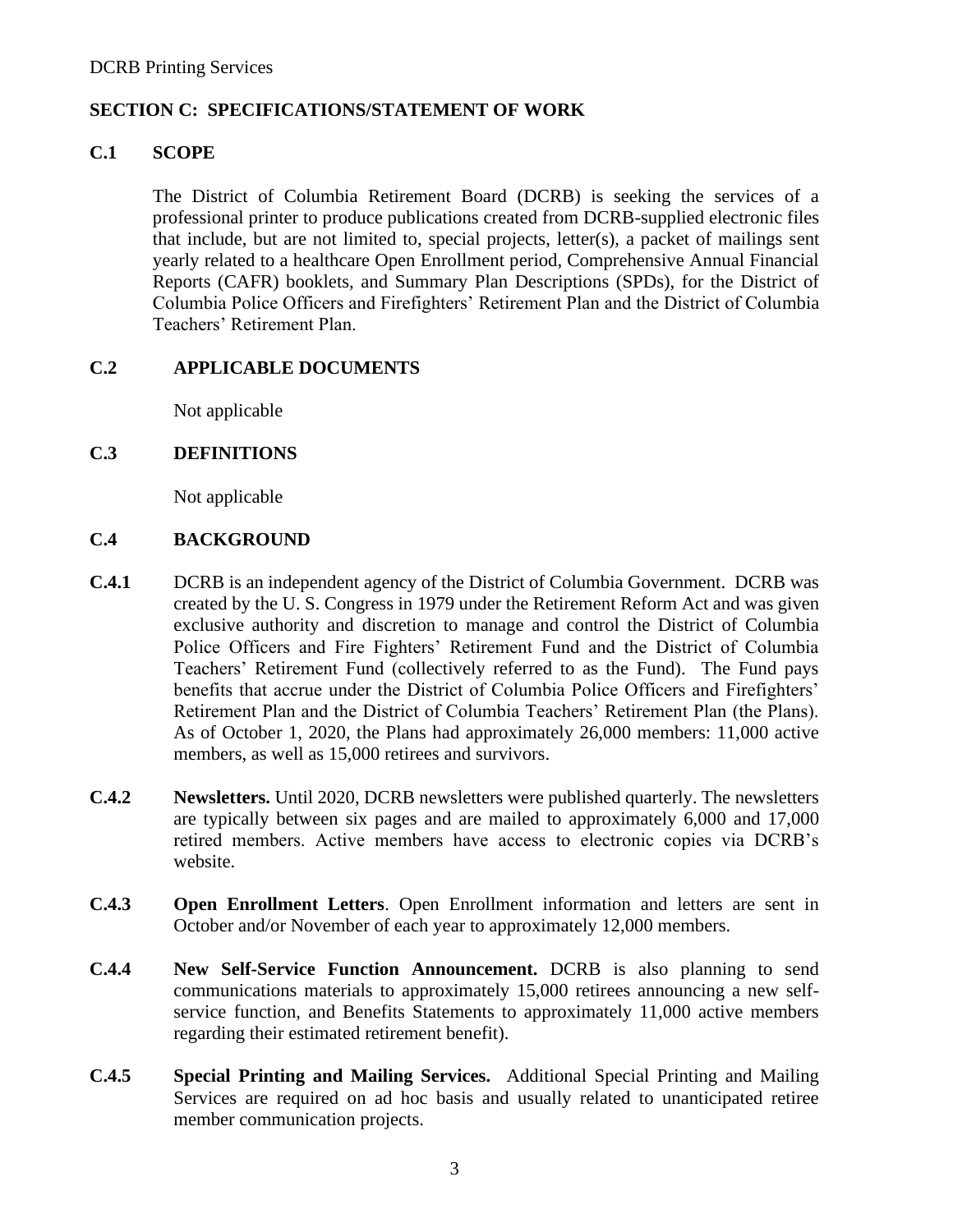### **C.5 REQUIREMENTS**

#### **C.5.1 General Requirements**

- **C.5.1.1** Contractor shall provide the management, operations, labor equipment, goods, and supplies necessary to print and deliver newsletters, letters, brochures, and other publications.
- **C.5.1.2** The Contractor shall also provide printing and mailing list processing services.
- **C.5.1.3** The Contractor shall collaborate and coordinate with DCRB to schedule the release of the required information and materials. The CAFR, SPDs, Open Enrollment packets, and some newsletters, etc. have legal requirements that govern their release.
- **C.5.1.4** The Contractor must be available during DCRB's standard business hours of 8:30 a.m. and 5 p.m. (Monday through Friday) and be able to meet agreed upon deadlines.
- **C.5.1.5** The Contractor must also provide DCRB with editable print and electronic proofs to be reviewed and authorized for release by DCRB to continue the information dissemination and production process within the allotted timeframe in order meet the established deadlines.
- **C.5.1.6** The proposed final products will be reviewed by DCRB to ensure conformance with the content and format parameters to include perspective in terms of timelines, accuracy, and effectiveness in meeting requirements and/or expected results.

### **C.5.2 Printing and Binding Services**

- **C.5.2.1** The Contractor shall provide printed material, full color and black and white, including but not limited to the previously named brochures, booklets, annual reports, and newsletters. The services shall include, but not be limited to: binding, folding, drilling, cutting, trimming, saddle-stapling, corner- or side-stapling, perfect binding, perforating, embossing, coil binding, etc.
- **C.5.2.2** The Contractor shall confirm receipt of graphic design files from DCRB's designer (internal staff or external graphics vendor) for print.
- **C.5.2.3** This process may be completed by email or online submission portal. The Contractor shall immediately notify DCRB by email and follow-up with a telephone call to document the work products are be made available online.
- **C.5.2.4** The Contractor shall work with DCRB and a graphics vendor to specify the file type(s) necessary for printing software/hardware.
- **C.5.2.5** The Printing and Binding Services provided by the Contractor shall also include, but not limited to, the following:
	- (a) Providing all necessary staff to perform the services.
	- (b) Providing full copying and printing services for DCRB, to include: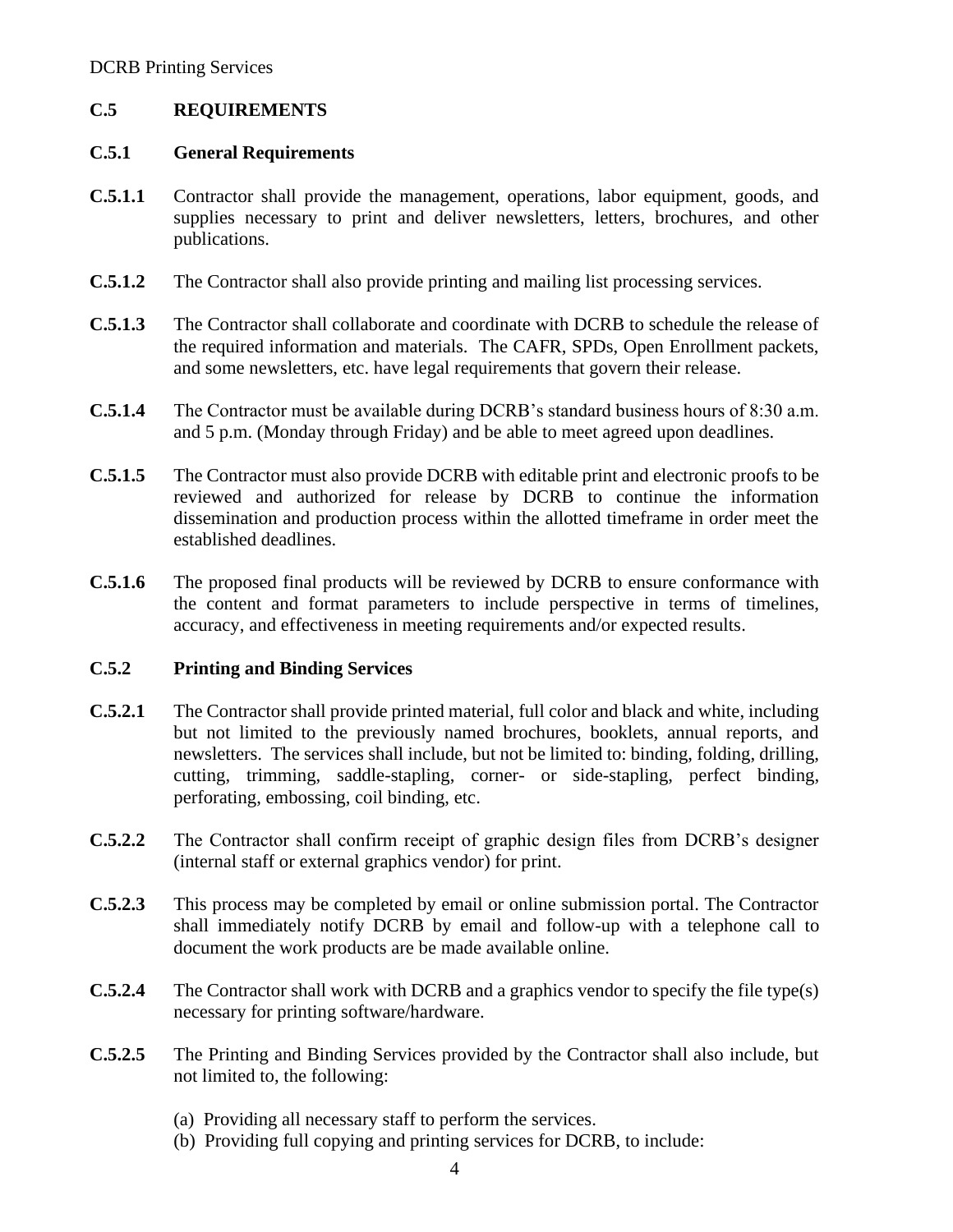- i. printing.
- ii. black and white full-service photocopying on  $8.5$ " x  $11$ ",  $8.5$ " x  $14$ ",  $11$ " x 17",
- iii. and 25.5" x 11" paper, collating, stapling, laminating, and other services associated with a retail copy shop.
- iv. color copying on 8.5" x 11", 8.5" x 14", 11" x 17", and 25.5" x 11" paper $\setminus$ collating, stapling, laminating, and other services associated with a retail copy shop.
- v. four color process, embossed business cards, greeting cards, pamphlets, and envelopes.
- (c) Providing full binding service to include folding, drilling, cutting, trimming, saddle-stapling, corner- or side stapling, perfect binding, perforating, scoring, embossing, coil binding, etc.

### **C.5.3 Fulfillment (Delivery, Mailing and Packaging Services)**

- **C.5.3.1** The Contractor shall offer bulk rates to include, but not be limited to, address printing, list processing, mailing/handling services for the newsletters and other mailings as requested by DCRB. List processing should include, but not be limited to, Coding Accuracy Support System (CASS) Certification, deletion of duplicates, checking for non-deliverable mail, and National Change of Address (NCOA).
- **C.5.3.2** The Contractor shall return the updated NCOA records and the non-mailable records to DCRB, so that DCRB may update its database. Mailing lists may contain personally identifiable information (PII) and should be handled accordingly. The Contractor and its employees are subject to criminal sanctions under the Privacy Act for any violations that may occur due to oversight or negligence.
- **C.5.3.3** The Contractor shall comply with all applicable federal, state and local laws, rules, regulations, ordinances and codes, and shall secure and maintain any licenses, permits and/or certifications required to provide the services.
- **C.5.3.4** Pickup and Delivery Services: The Contractor shall provide for the pickup and delivery to Contractor's place of business of any materials needed for services required to be competed at another location.
- **C.5.3.5** Parcel, Packaging, and Shipping Services: The Contractor shall provide full mail and package handling services for DCRB, to include, but not be limited to bulk rate:
	- (a) packaging services and packing supplies;
	- (b) parcel handling, storage, shipping and receiving;
	- (c) parcel distribution and customer notification;
	- (d) mailing supplies; and
	- (e) metered mail and stamps (cost provided to DCRB; however, DCRB may allow contractor to use DCRB Permit #).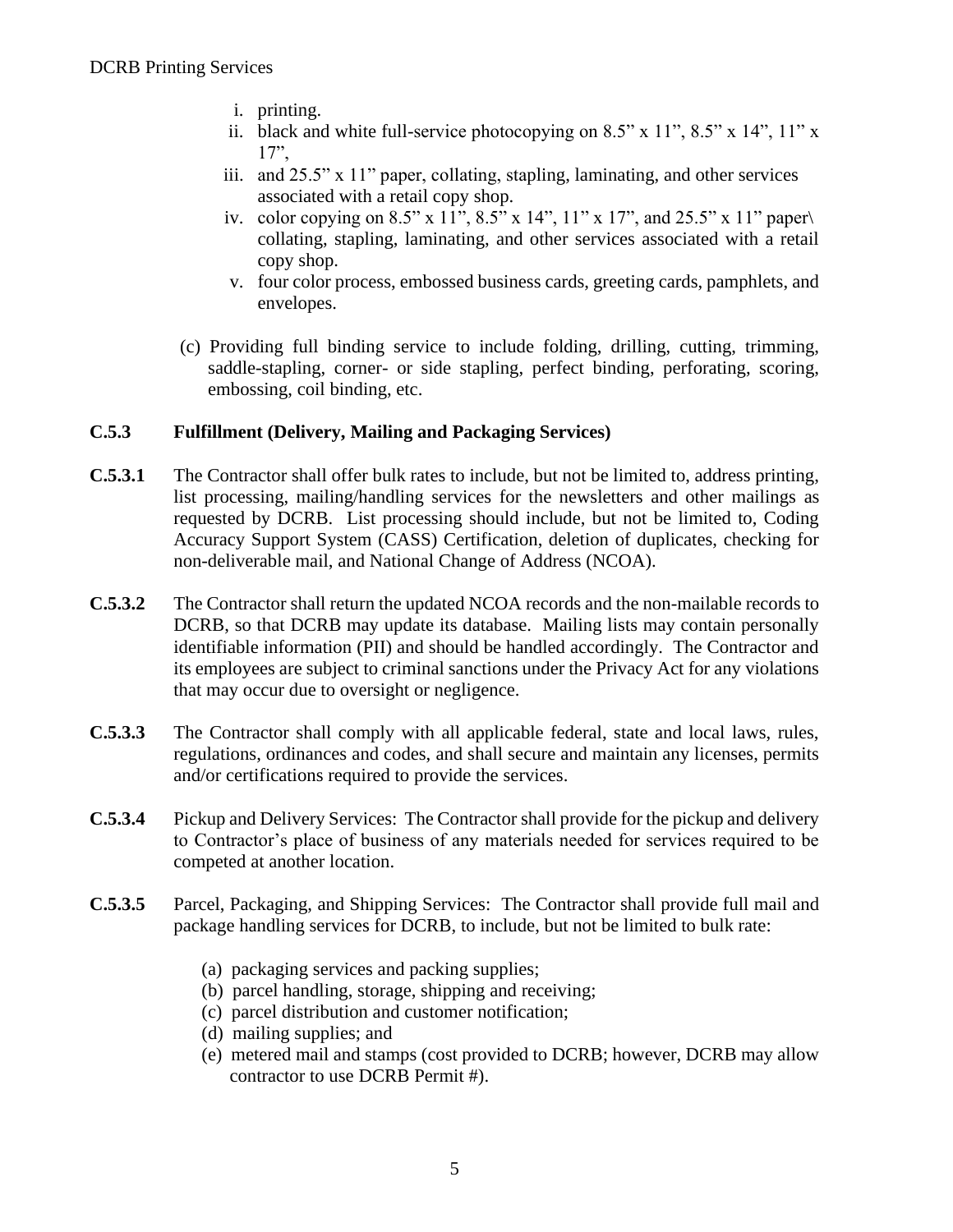#### DCRB Printing Services

- **C.5.3.6** Scheduling of Projects: The Contractor shall provide the projected schedule for any printing project upon request by DCRB. DCRB will submit any information required to the Contractor to meet legal deadlines.
- **C.5.3.7** The Contractor shall ensure that all mailings are delivered on schedule to a Washington, DC, Unites States Postal Service (USPS) facility for shipping. The Contractor shall complete all necessary arrangements, including permits, prior to delivery.
- **C.5.3.8** Printing Specifications. Printing Specifications for the work products are detailed below. DCRB reserves the right to make changes to these specifications in coordination with the Contractor. Changes to the specifications will be communicated to the vendor by the DCRB Contract Administrator detailed in Section below.

#### **C.5.4 Fall Newsletter**

- **C.5.4.1** The Contractor shall produce and deliver DCRB's Fall Newsletter. The Fall Newsletter shall be mailed to all of DCRB's retirees and survivors.
- **C.5.4.2** The Fall Newsletter the Contractor produces and delivers shall be a four to six -page document that is printed in four colors, mailed, and delivered yearly in October. DCRB will provide the addresses drawn from its pension system. The process shall include address cleansing and fulfillment requirements.
	- a. Paper Size Single sheet  $8.5$ " x  $11$ ", Double sheet  $17$ " x  $11$ " folded to  $8.5$ " x  $11$ ", Triple sheet  $25.5$ " x  $11$ " folded to  $8.5$ " x  $11$ ".
	- b. Number of Pages Two (2) pages (front and back), Four (4) pages, (6) pages.
		- i. Two (2) pages = 1 page of 8.5" x 11" paper printed front and back.
		- ii. Four (4) pages = one 17" x 11" piece of paper folded to  $8.5$ " x 11" and printed on all 4 sides.
		- iii. Six (6) pages =  $25.5$ " x 11" tri-folded to 8.5" x 11" and printed on all 6 sides.
	- c. Paper Type White 70lb Coated Offset.
	- d. Binding Folded and tri-folded and held closed using three wafer seals.
	- e. Quantity Up to 17,000.
	- f. 1 or  $2$  Sided  $-2$  sided.
	- g. Ink  $Color(s) 4 colors.$
	- h. Pre-production Proof Yes.

### **C.5.5 Winter Newsletter**

- **C.5.5.1** The Contractor shall produce and deliver DCRB's Winter Newsletter. The Winter Newsletter shall be mailed to police officer and firefighter retirees and their survivors.
- **C.5.5.2** The Winter Newsletter shall be a four-page document that is printed in four colors, mailed, and delivered yearly in February. DCRB will provide the addresses drawn from its pension system. The process shall include address cleansing and fulfillment requirements.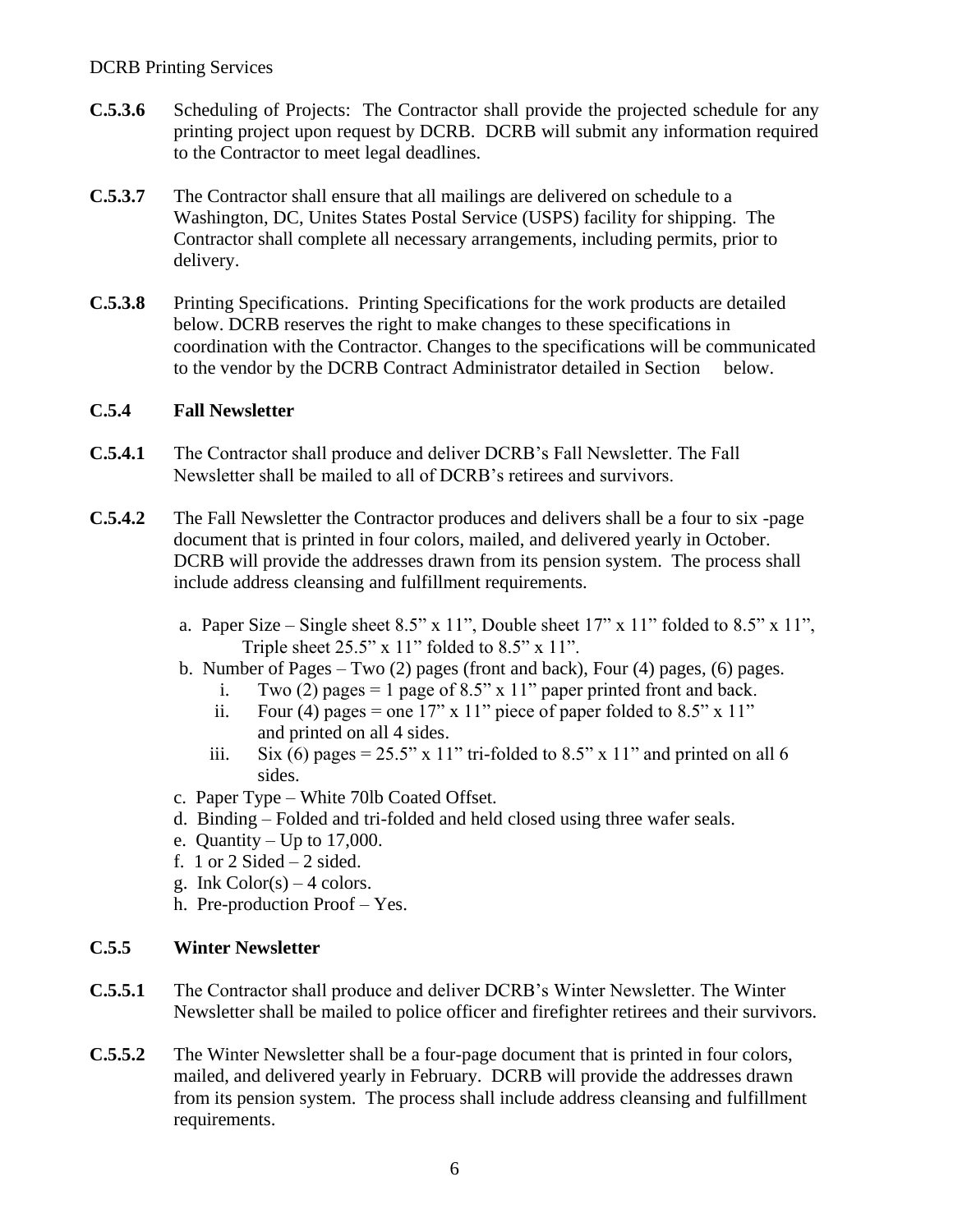a. Paper Size – Single sheet 8.5" x 11", Double sheet  $17"$  x  $11"$  folded to 8.5" x  $11"$ , Triple

sheet 25.5" x 11" folded to 8.5" x 11".

- b. Number of Pages 2 pages (front and back), 4 pages, 6 pages.
	- i. Two (2) pages = 1 page of 8.5" x 11" paper printed front and back.
	- ii. Four (4) pages = one 17" x 11" piece of paper folded to  $8.5$ " x 11" and printed on all 4 sides.
- iii. Six (6) pages =  $25.5$ " x 11" tri-folded to  $8.5$ " x 11" and printed on all 6 sides.
- c. Paper Type White 70lb Coated Offset.
- d. Binding Folded and tri-folded and held closed using three wafer seals.
- e. Quantity Up to 10,000.
- f. 1 or  $2$  Sided  $-2$  sided.
- g. Ink  $Color(s) 4 colors.$
- h. Pre-production Proof Yes.

### **C.5.6 Spring Newsletter**

- **C.5.6.1** The Contractor shall produce and deliver DCRB's Spring Newsletter. The Spring Newsletter shall be mailed to all retirees and survivors.
- **C.5.6.2** The Spring Newsletter shall be a four-page document that is printed in four colors, mailed, and delivered yearly in May. DCRB will provide the addresses drawn from its pension system. The process shall include address cleansing and fulfillment requirements.
	- a. Paper Size Single sheet  $8.5$ " x  $11$ ", Double sheet  $17$ " x  $11$ " folded to  $8.5$ " x  $11$ ", Triple

sheet 25.5" x 11" folded to 8.5" x 11".

- b. Number of Pages 2 pages (front and back), 4 pages, 6 pages.
	- i. Two (2) pages = 1 page of 8.5" x 11" paper printed front and back.
	- ii. Four (4) pages = one 17" x 11" piece of paper folded to  $8.5$ " x 11" and printed on all 4 sides.
	- iii. Six (6) pages =  $25.5$ " x 11" tri-folded to 8.5" x 11" and printed on all 6 sides.
- c. Paper Type White 70lb Coated Offset.
- d. Binding Folded and tri-folded and held closed using three wafer seals.
- e. Quantity Up to  $17,000$ .
- f. 1 or 2 Sided  $-2$  sided.
- g. Ink  $Color(s) 4 colors.$
- h. Pre-production Proof Yes.

### **C.5.7 Summer Newsletter**

- **C.5.7.1** The Contractor shall produce and deliver DCRB's Summer Newsletter. The Summer Newsletter shall be mailed to teacher retirees and their survivors.
- **C.5.7.2** The Summer Newsletter shall be a four-page document that is printed in four colors, mailed, and delivered yearly in August. DCRB will provide the addresses drawn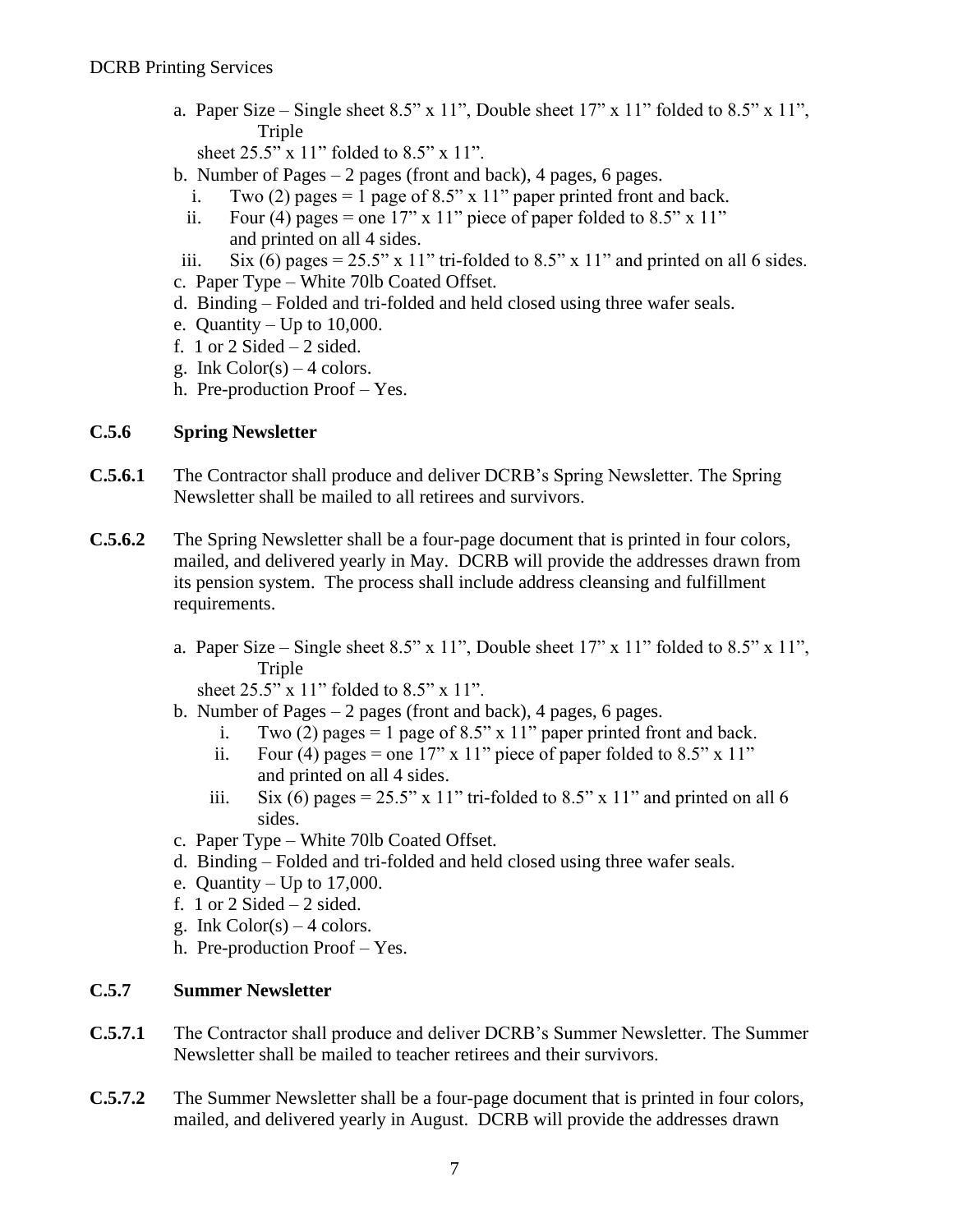from its pension system. The process shall include address cleansing and fulfillment requirements.

- a. Paper Size Single sheet  $8.5$ " x  $11$ ", Double sheet  $17$ " x  $11$ " folded to  $8.5$ " x  $11$ ", Triple sheet  $25.5$ " x  $11$ " folded to  $8.5$ " x  $11$ ".
- b. Number of Pages 2 pages (front and back), 4 pages, 6 pages.
	- i. Two (2) pages = 1 page of 8.5" x 11" paper printed front and back.
	- ii. Four (4) pages = one 17" x 11" piece of paper folded to  $8.5$ " x 11" and printed on all 4 sides.
	- iii. Six (6) pages =  $25.5$ " x 11" tri-folded to  $8.5$ " x 11" and printed on all 6 sides.
- c. Paper Type White 70lb Coated Offset.
- d. Binding Folded and tri-folded and held closed using three wafer seals.
- e. Quantity Up to  $7,000$ .
- f. 1 or 2 Sided  $-2$  sided.
- g. Ink  $Color(s) 4 colors.$
- h. Pre-production Proof Yes.

### **C.5.8 CAFR (Annually)**

- **C.5.8.1** The Contractor shall produce and deliver DCRB's CAFR. DCRB's CAFR shall consists of various reports, including pictures, text and graphs that are created by DCRB staff, as well as from external and stakeholder agencies.
- **C.5.8.2** The Contractor shall deliver 50 to 100 booklets to DCRB's offices. The exact number of booklets will be determined by the DCRB Contract Administrator.
	- a. Paper Size Single sheet  $8.5$ " x  $11$ ".
	- b. Number of Pages 100 to 150 pages, plus cover.
	- c. Paper Type Text 60lb white; Cover white 60lb.
	- d. Binding Perfect bind.
	- e. Quantity Up to 50.
	- f. 1 or 2 Sided  $-2$  sided.
	- g. Ink Color(s) Cover, 4-color; Text black and spot 4 color.
	- h. Pre-production Proof Yes.

### **C.5.9 Open Enrollment Letter**

- **C.5.9.1** The Contractor shall produce and deliver DCRB's Open Enrollment Letter. The Open Enrollment Letter shall be mailed to approximately 12,000 members who have health coverage. DCRB will provides addresses drawn from its pension system. The process shall also include address cleansing and fulfillment requirements.
	- a. Paper Size Single sheet 8.5" x 11", with an envelope that measures  $4.125''$  x 9.5".
	- b. Number of Pages 1 to 2 pages (double-sided), single envelop per letter.
	- c. Paper Type 60lb white offset; Print Shell 2/0, then Print K/0 Variable data.
	- d. Binding Folded.
	- e. Quantity Up to 12,000.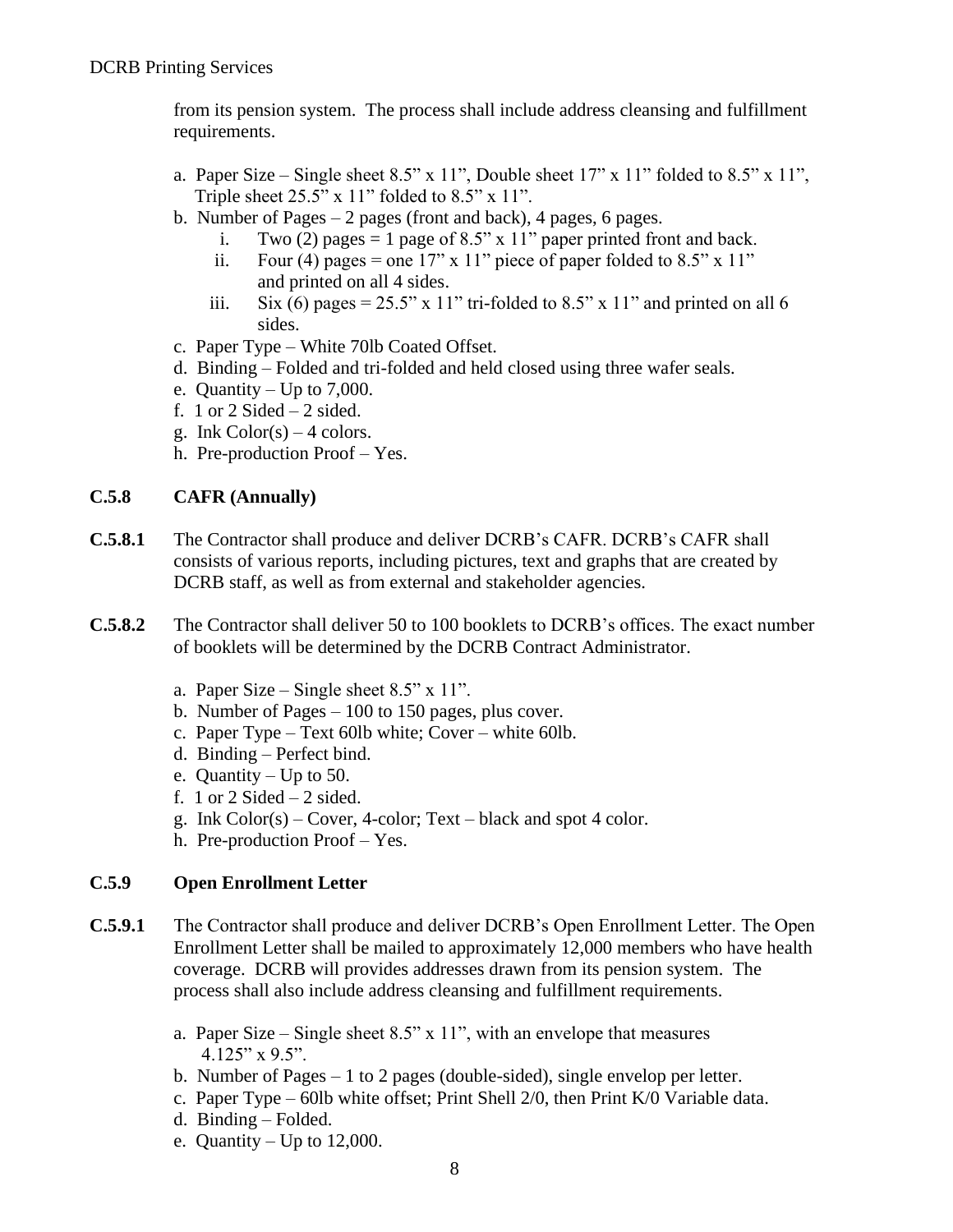- f. 1 or 2 Sided  $-2$  sided.
- g. Ink  $Color(s) 4-color of black and spot 2 color, as needed.$
- h. Pre-production Proof Yes.

### **C.5.10 Open Enrollment Packet**

- **C.5.10.1** The Contractor shall produce and deliver the Open Enrollment Packet. The Open Enrollment Packet shall be mailed to its approximately 12,000 members during each yearly Open Enrollment in November. teacher retirees their survivors.
- **C.5.10.2** The Open Enrollment Packet shall consist of forms, plans, rate sheets, calculation sheets, and other pertinent information. DCRB will provide the addresses drawn from its pension system. The process shall include address cleansing and fulfillment requirements.
- **C.5.10.3** The mailing jacket shall comprise 1 letter, 1 Medicare sheet, 1 plan rate sheet (1 page double-sided), information on health plans (20-30 pages stapled) and an enrollment form (1 page double-sided).
	- a. Paper Size Single sheet and one packet 8.5" x 11", with a 9" x 12" window booklet envelope.
	- b. Number of Pages approximately 40 pages/packet total maximum, 1 envelop.
	- c. Paper Type 60lb white offset; Print Shell 2/0, then Print K/0 Variable data 24lb white.
	- d. Binding Trim, no finish.
	- e. Quantity Up to 12,000.
	- f. 1 or 2 Sided  $-2$  sided.
	- g. Ink Color(s) Cover 4 colors or black and spot 2 color, as needed.
	- h. Pre-production Proof Yes.

### **C.5.11 Summary Plan Description District of Columbia Police Officers and Firefighters' Retirement Plan (Police/Fire Plan)**

- **C.5.11.1** The Contractor shall produce and deliver booklets summarizing the provisions of the Police/Fire Plan. The booklets shall be mailed to active members, retirees, and survivors (approximately 8,500) every five years.
- **C.5.11.2** The Contractor shall produce and deliver to DCRB an additional 1,500 booklets are printed to provide hard paper copies for any newly hired active members who request them.

The hard paper copies are provided to retirees and survivors only.

- a. Paper Size –8.5" x 11".
- b. Number of Pages up to 100 pages.
- c. Paper Type 60lb. Cover 60lb stock; Text 60lb text.
- d. Binding Perfect bind.
- e. Quantity Up to 10,000.
- f. 1 or 2 Sided  $-2$  sided.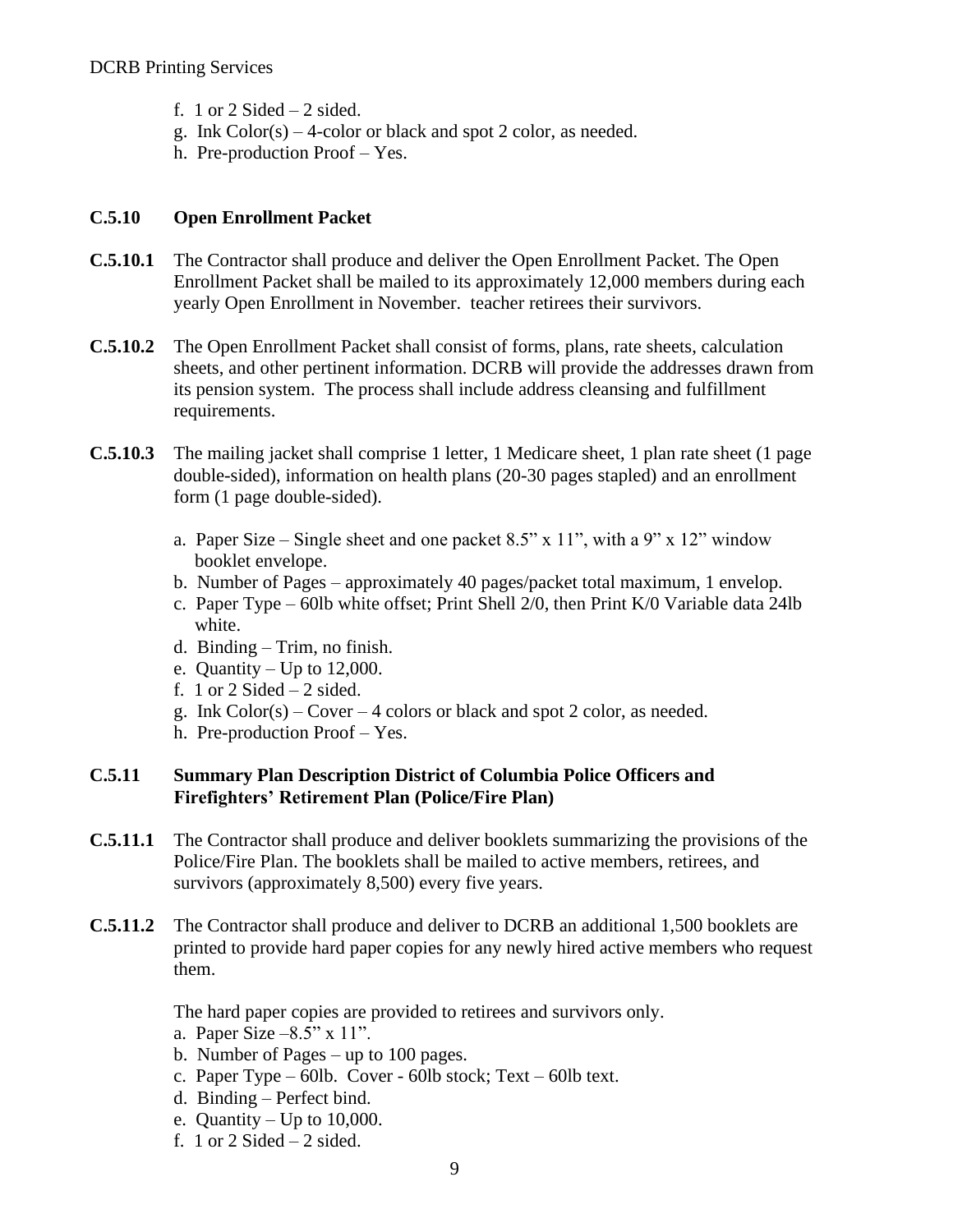- g. Ink  $Color(s) Cover 4 colors or black and spot 2 color, as needed; pages are$ black ink (with possible gray shading for headings and chart(s).
- h. Pre-production Proof Yes.

#### **C.5.12 Summary Plan Description District of Columbia Teachers' Retirement Plan (Teachers' Plan)**

- **C.5.12.1** The Contractor shall produce and deliver the Open Enrollment Packet. The Open Enrollment Packet shall be mailed to its
- **C.5.12.2** A booklet summarizing the provisions of the Teacher' Plan is provided to active members, retirees and survivors (approximately 6,000) every five years.
- **C.5.12.3** An additional 1,500 booklets are usually printed to provide hard copies for any newly hired active members who request them over the subsequent five years. The current booklet is 68 pages in length. Paper copies are provided to retirees and survivors only.
	- a. Paper Size  $8.5"$  x 11".
	- b. Number of Pages up to 80 pages.
	- c. Paper Type 60lb. Cover 60lb stock; Text 60lb text.
	- d. Binding Perfect bind.
	- e. Quantity Up to  $7,500$ .
	- f. 1 or 2 Sided  $-2$  sided.
	- g. Ink  $Color(s) Cover 4 colors or black and spot 2 color, as needed; pages are$ black ink (with possible gray shading for headings and chart(s).
	- h. Pre-production Proof Yes.

### **C.5.13 General Mailing 1**

- **C.5.13.1** As directed by the DCRB Contract Administrator, the Contractor shall produce and deliver General Mailing 1. General Mailing 1 shall consist of letters or memoranda that is one to three pages printed in black lettering.
	- a. Paper Size  $8.5$ " x 11".
	- b. Number of Pages 1 to 3.
	- c. Paper Type bond or regular copy paper.
	- d. Binding corner staple.
	- e. Quantity Up to  $26,000$ .
	- f. 1 or 2 Sided usually 2 sided.
	- g. Ink Color(s) Cover no cover (could be a one-sided cover page); black ink.
	- h. Pre-production Proof Yes

### **C.5.13.2 General Mailing 2**

- **C.5.13.3** As directed by the DCRB Contract Administrator, the Contractor shall produce and deliver General Mailing 2. General Mailing 2 shall consist of letters or memoranda that is one to three pages printed in black lettering.
	- a. Paper Size  $8.5"$  x  $11"$ .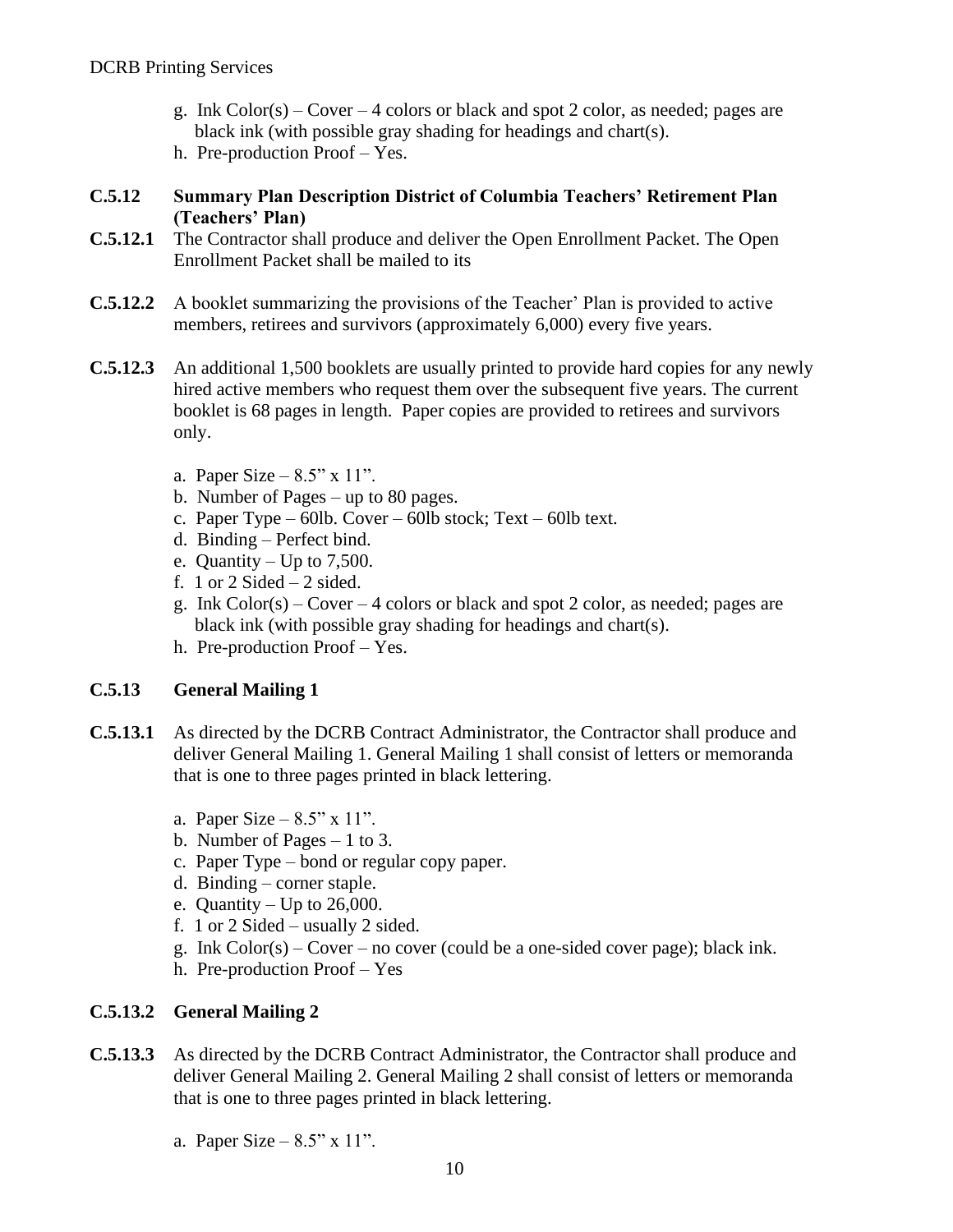- b. Number of Pages 1 to 3.
- c. Paper Type bond or regular copy paper.
- d. Binding corner staple.
- e. Quantity Up to  $26,000$ .
- f. 1 or 2 Sided usually 2 sided.
- g. Ink  $Color(s) Cover no cover (could be a one-sided cover page); black ink.$
- h. Pre-production Proof Yes.

#### **C.5.14 Benefit Statements**

- **C.5.14.1** The Contractor shall produce and deliver the Statements of Estimated Benefits. The Statements of Estimated Benefits shall be mailed to its active Plan members annually. The Statements of Estimated Benefits shall provide members with an estimate of their pension benefit at the earliest date they are eligible to retire, as well as the amount currently vested under their Plan.
	- a. Paper Size  $8.5"$  x  $11"$ .
	- b. Number of Pages 1, double sided (cover letter/statement).
	- c. Paper Type Single sheet  $8.5$ " x 11", with envelopes that measure  $4.125$ " x  $9.5$ " with window
	- d. Binding folded.
	- e. Quantity Up to  $12,000$ .
	- f. 1 or 2 Sided  $-1$  sided.
	- g. Ink Color(s) –black
	- h. Pre-production Proof Yes

#### **C.5.15 Self-Service Announcement**

- **C.5.15.1** When directed to do so by the DCRB Contract Administrator, the Contractor shall produce and deliver the Self-Service Function Announcement. The announcement shall include a 1-to-2-page cover letter, set of Frequently Asked Questions (of 3 to 4 pages), and 1 to 2 other documents illustrating how to access the portal and use the function.
- **C.5.15.2** The Contractor shall mail the login and introduction packet materials to approximately 15,000 annuitants and survivors with current annuity payments.
- **C.5.15.3** Self Service Introduction Letter
	- a. Size  $8\frac{1}{2} \times 11$
	- b. Number of Pages 1 page, single  $9.5$ " x 4.124" envelope per letter
	- c. Paper –60lb white offset, Print Shell 2/0, then Print K/0 Variable data
	- d. Binding Folded
	- e. Quantity Up to 15,000
	- f. 1 or  $2$  Sided  $-2$  sides
	- g. Ink  $Color(s) black ink$
	- h. Pre-production Proof Yes
- **C.5.15.4** ID Me User Guide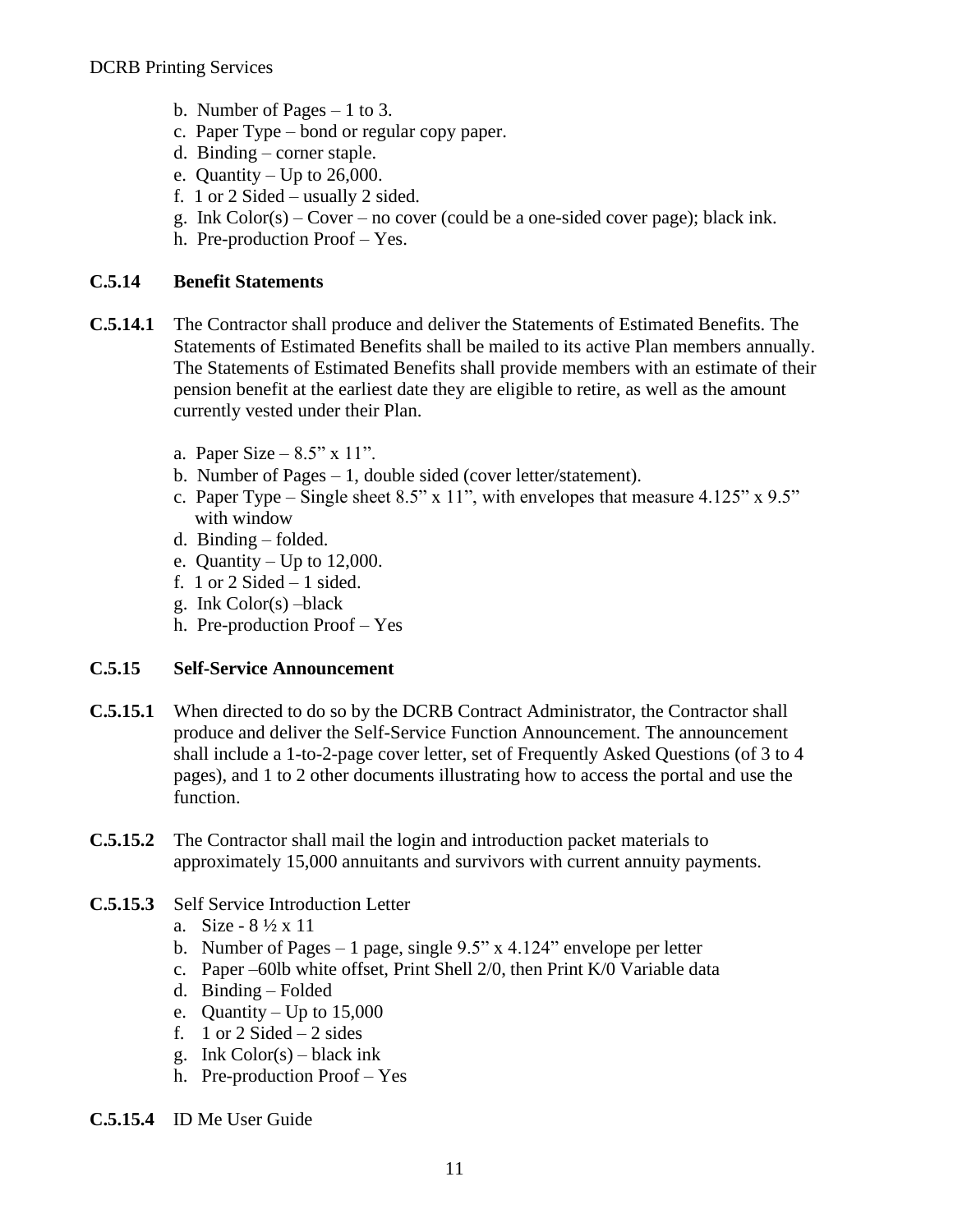- a. Size  $8\frac{1}{2}$ " x 11
- b. Number of Pages 2 to 4 double sided
- c. Paper bond or regular copy paper
- d. Binding corner staple
- e. Quantity Up to  $15,000$
- f. 1 or 2 Sided  $-2$  sides
- g. Ink  $Color(s) black ink$
- h. Pre-production Proof Yes
- **C.5.15.5** Self Service User Guide
	- a. Size  $8\frac{1}{2}$ " x 11
	- b. Number of Pages  $-2$  to 4 double sided
	- c. Paper bond or regular copy paper
	- d. Binding corner staple
	- e. Quantity Up to 15,000
	- f. 1 or  $2$  Sided  $-2$  sided
	- g. Ink  $Color(s) black ink$
	- h. Pre-production Proof Yes
- **C.5.15.6** FAQs
	- a. Size  $8\frac{1}{2}$ " x 11
	- b. Number of Pages 2 double sided
	- c. Paper bond or regular copy paper
	- d. Binding corner staple
	- e. Quantity Up to  $15,000$
	- f. 1 or 2 Sided  $-2$  sided
	- g. Ink Color(s) –black ink
	- h. Pre-production Proof Yes
- **C.5.15.7** Package Mailer
	- a. Size Single sheet and one packet 8.5" x 11", 9" x 12" window booklet envelope
	- b. Number of Pages capacity– approximately 10 pages/packet total maximum, 1 envelope
	- c. Paper 60lb white offset, Print Shell 2/0, then Print K/0 Variable data 24lb white
	- d. Binding Trim, no finish
	- e. Quantity Up to  $15,000$
	- f. Ink Color(s) –black ink
	- g. Pre-production Proof Yes

### **C.5.16.1 Reporting**

Contractor shall coordinate the work with DCRB staff. Progress reports on any project shall be provided to DCRB monthly and upon request.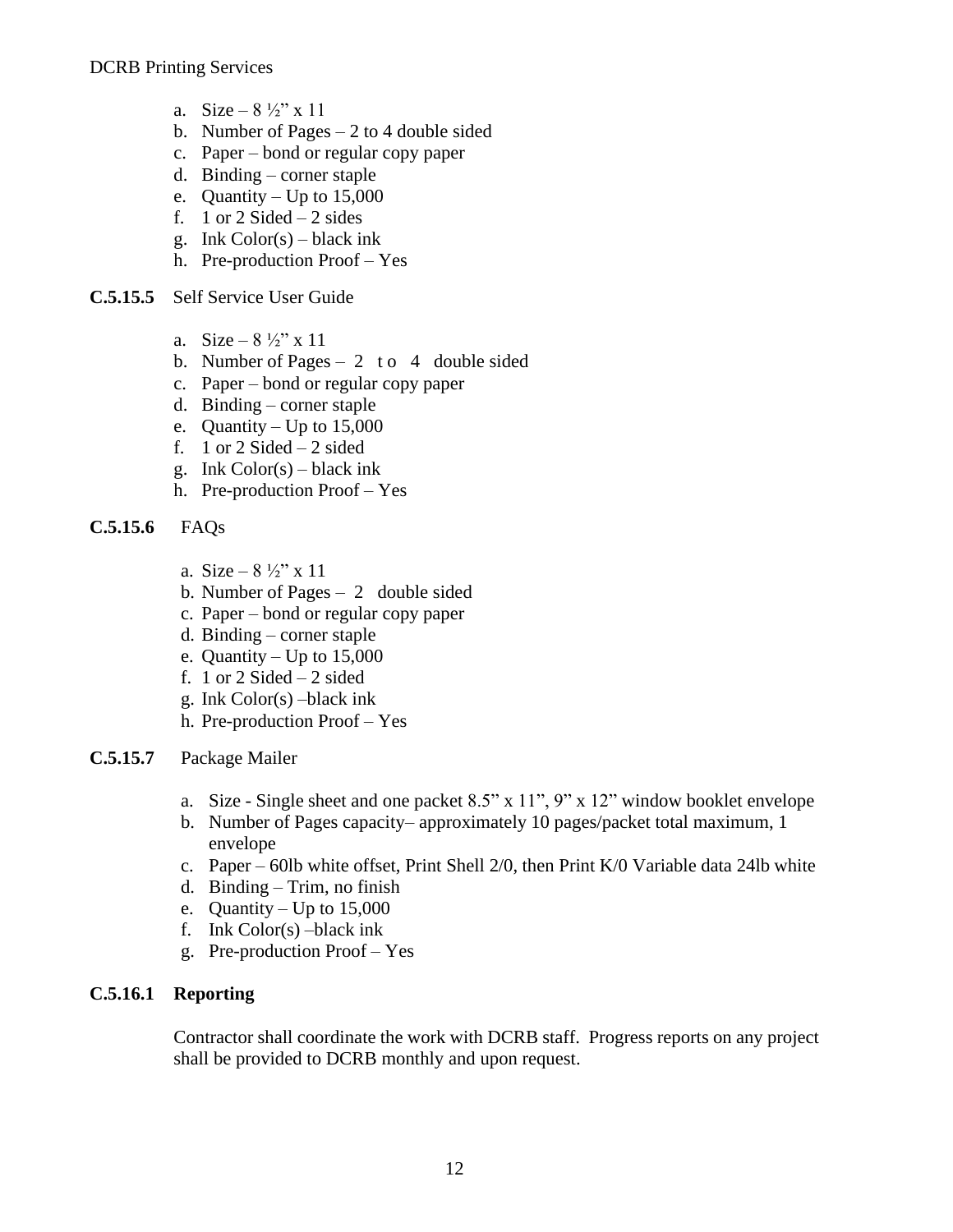#### **C.5.17.1 Coordination**

The Contractor shall interact with the graphic designer and/or DCRB Communications staff to receive data files, maintain accurate records and documentation of work performed, and recommend changes to established printing products or new methods for formatting of documentation and/or data, if applicable.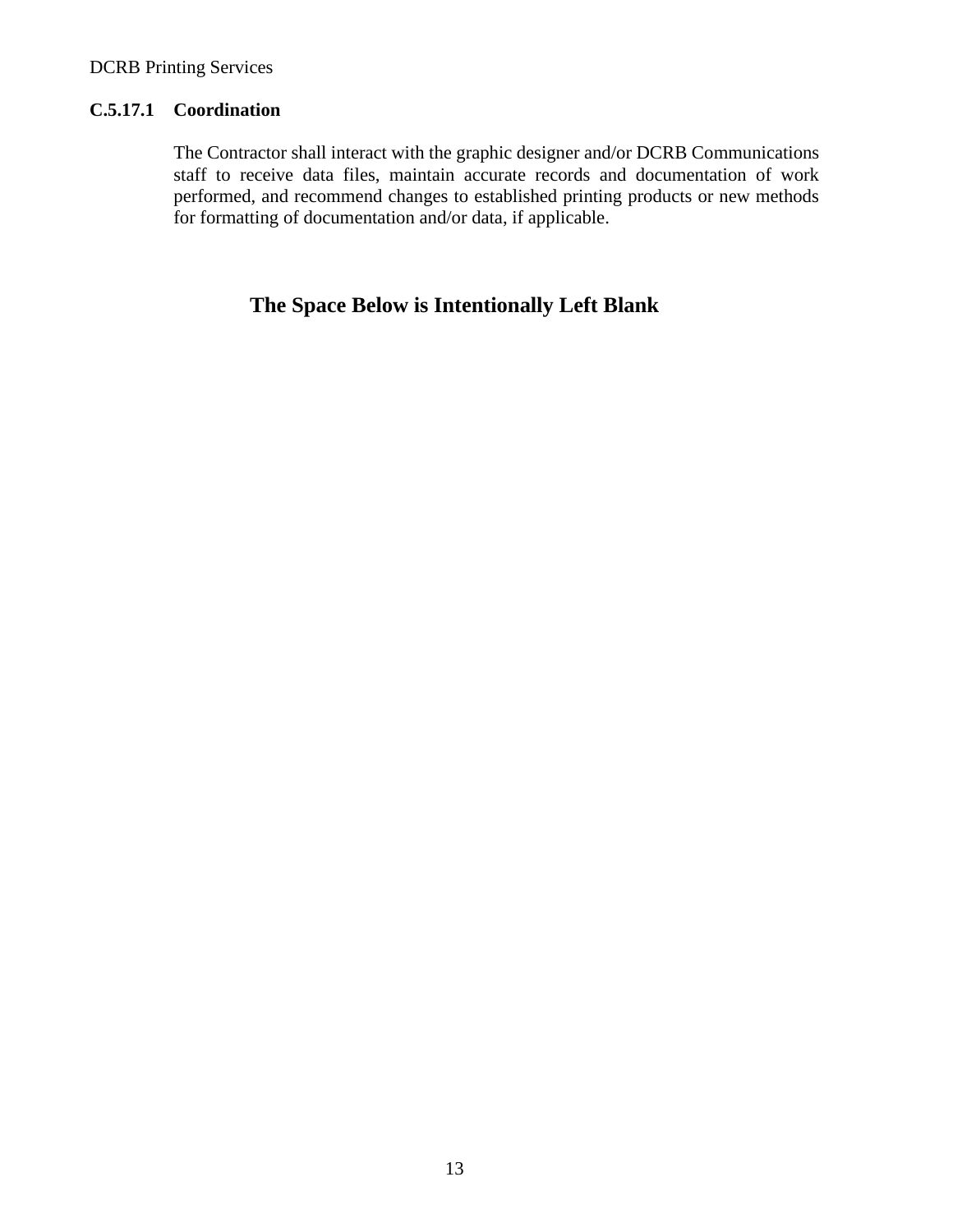### **SECTION D: PACKAGING AND MARKING**

**D.1** The packaging and marking requirements for this contract shall be governed by DCRB's Standard Contract Provisions for use with Supplies and Services Contracts, dated July 2010. (Attachment J.1)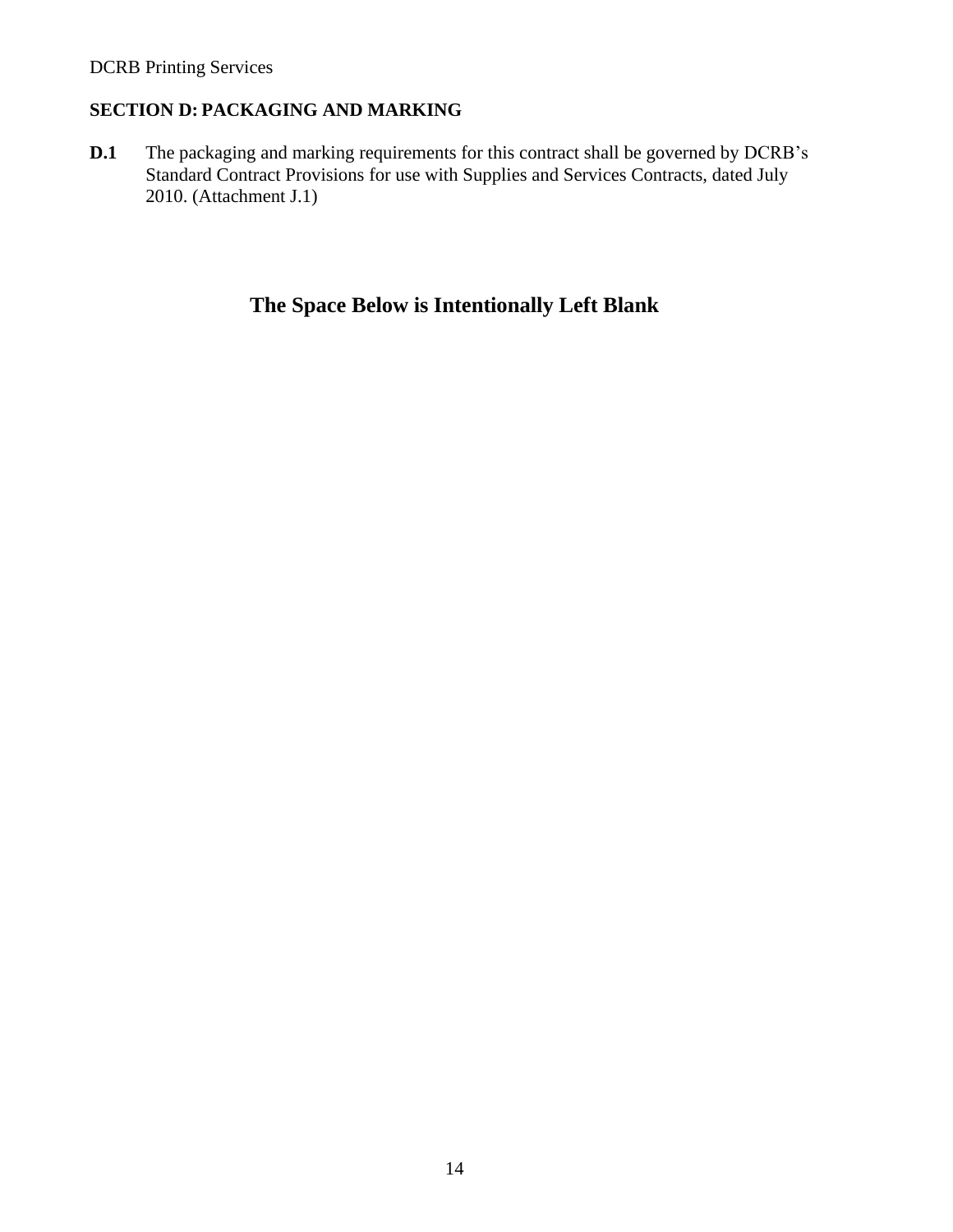### **SECTION E: INSPECTION AND ACCEPTANCE**

**E.1** The inspection and acceptance requirements for this contract shall be governed by DCRB's Standard and Special Provisions for use with Supplies and Services Contracts. (J1, Attachment A).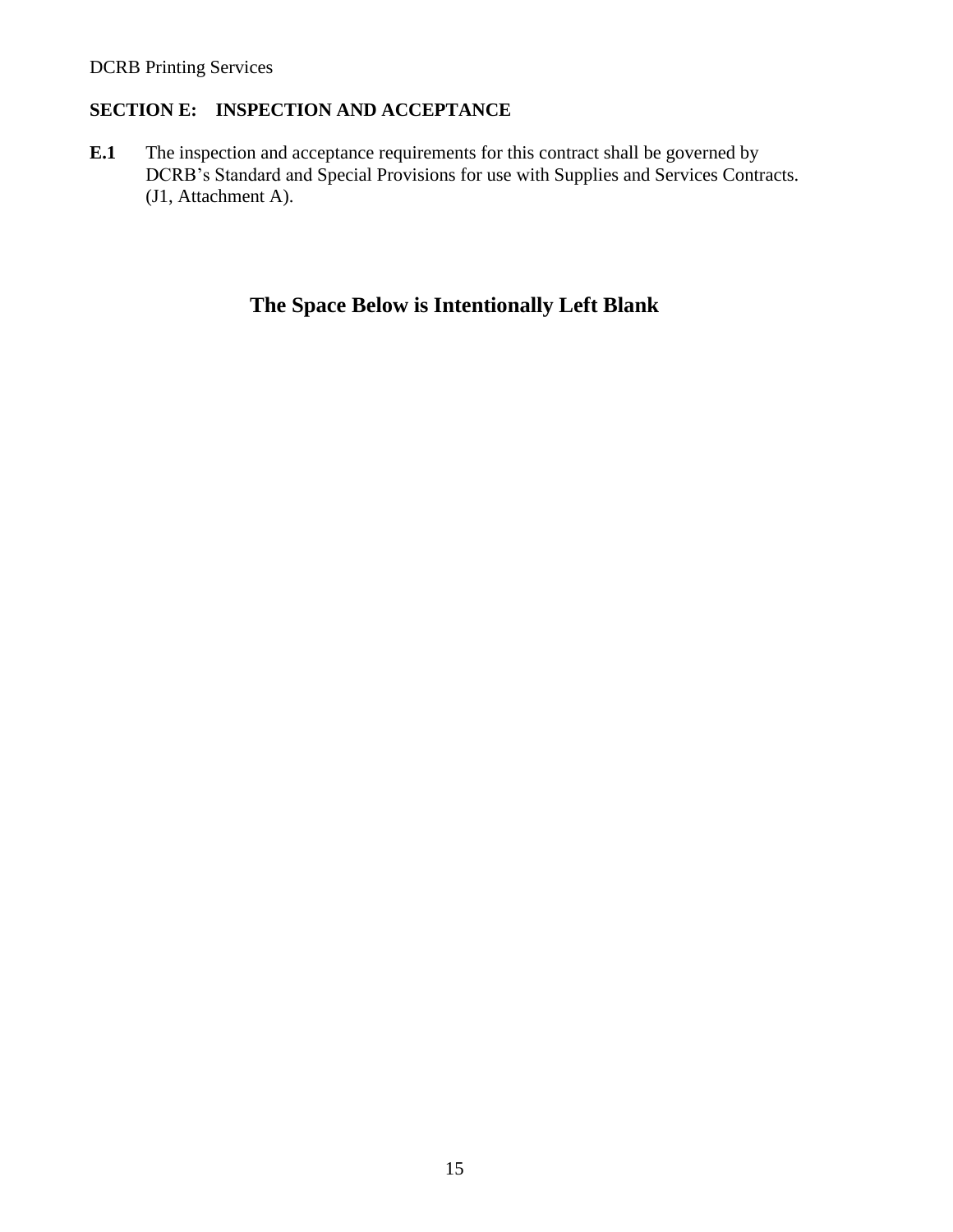### **SECTION F: PERIOD OF PERFORMANCE AND DELIVERABLES**

### **F.1 TERM OF CONTRACT**

The term of the contract shall be for a period of one year from date of award specified on the cover page of this contract.

### **F.2 OPTION TO EXTEND THE TERM OF THE CONTRACT**

- **F.2.1** DCRB may extend the term of this contract for a period of four (4) one year option periods, or successive fractions thereof, by written notice to the Contractor before the expiration of the contract; provided that DCRB will give the Contractor preliminary written notice of its intent to extend at least thirty (30) days before the contract expires. The preliminary notice does not commit DCRB to an extension. The exercise of this option is subject to the availability of funds at the time of the exercise of this option. The Contractor may waive the thirty (30) day preliminary notice requirement by providing a written waiver to the Contracting Officer prior to expiration of the contract.
- **F.2.2** If DCRB exercises this option, the extended contract shall be considered to include this option provision.
- **F.2.3** The price for the option period shall be as specified in the Section B of the contract.
- **F.2.4** The total duration of this contract, including the exercise of any options under this clause, shall not exceed five (5) years.

### **F.3 DELIVERABLES**

The Contractor shall perform the activities required to successfully complete DCRB's requirements and submit each deliverable to the Contract Administrator (CA) identified in section G.9 in accordance with the following:

| <b>Item</b> | <b>Section</b> | <b>Deliverable</b>                | Quantity      | <b>Format/Method of</b><br><b>Delivery</b>         | <b>Due Date</b>           |
|-------------|----------------|-----------------------------------|---------------|----------------------------------------------------|---------------------------|
|             |                | Kick-Off Meeting                  |               | In person                                          | Within 7 days of<br>award |
| 2           |                | Project Schedule                  | As needed     | Electronically                                     | TBD by the<br><b>CA</b>   |
| 3           |                | Proofs of Draft of<br>Document(s) |               | See Section B To be determined. (TBD)<br>per order | TBD per order             |
| 4           |                | <b>Mailing List</b>               | See Section B | <b>TRD</b><br>per order                            | TBD per order             |
| 5           |                | <b>Extra Document Copies</b>      | See Section B | <b>TRD</b><br>per order                            | TBD per order             |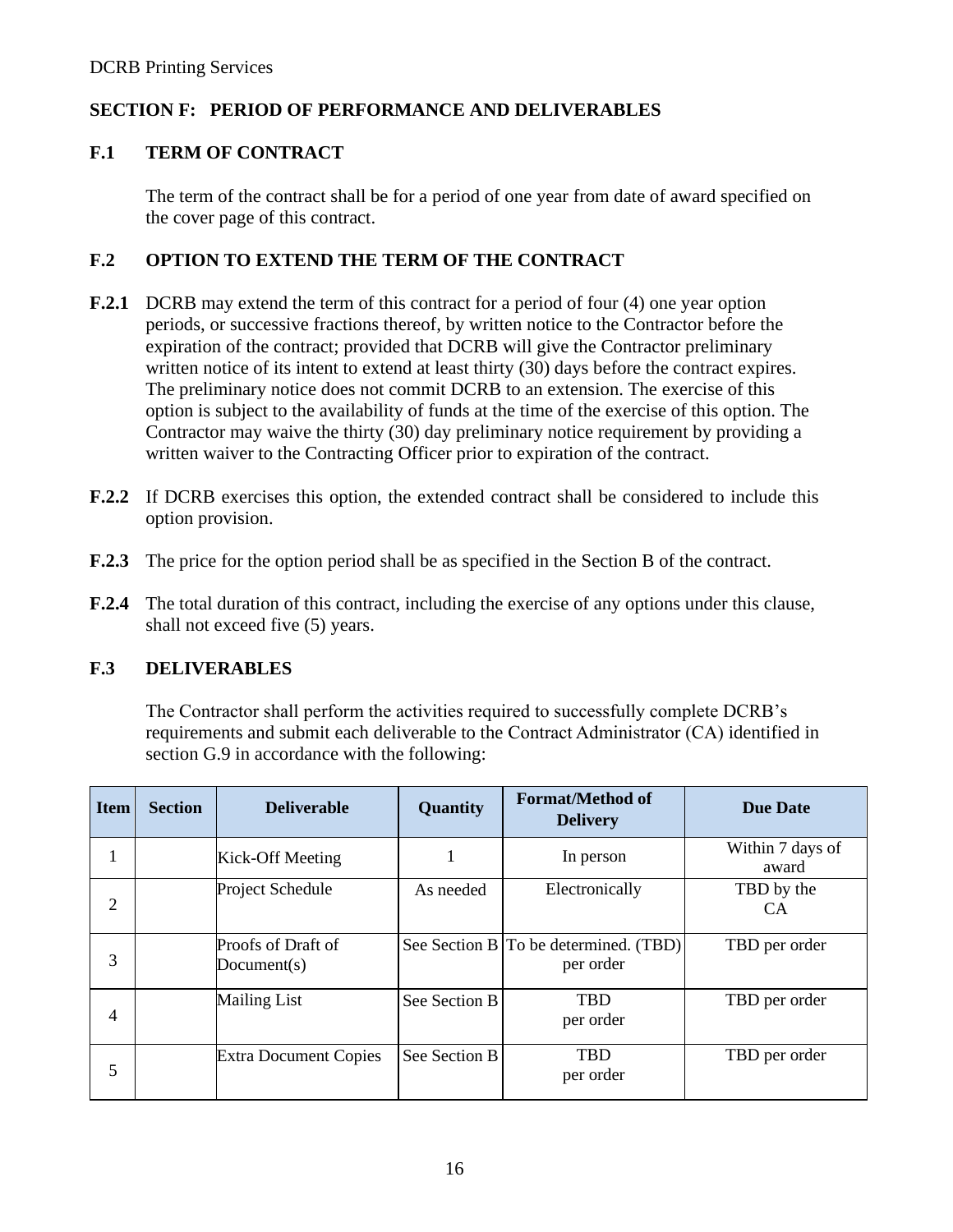| 6      | <b>Fall Newsletter</b>                                      | See Section B | TBD per<br>order | TBD per order                                 |
|--------|-------------------------------------------------------------|---------------|------------------|-----------------------------------------------|
| $\tau$ | <b>Winter Newsletter</b>                                    | See Section B | TBD per<br>order | TBD per order                                 |
| 8      | <b>Spring Newsletter</b>                                    | See Section B | TBD per<br>order | TBD per order                                 |
| 10     | <b>Summer Newsletter</b>                                    | See Section B | TBD per<br>order | TBD per order                                 |
| 11     | <b>CAFR</b>                                                 | See Section B | TBD per<br>order | TBD per order                                 |
| 12     | <b>Open Enrollment Letters</b>                              | See Section B | TBD per<br>order | TBD per order                                 |
| 13     | Open Enrollment Packets   See Section B                     |               | TBD per<br>order | TBD per order                                 |
| 14     | <b>Summary Plan</b><br>Descriptions for<br>Police/Fire Plan | See Section B | TBD per<br>order | TBD per order                                 |
| 15     | <b>Summary Plan</b><br>Descriptions for<br>Teachers' Plan   | See Section B | TBD per<br>order | TBD per order                                 |
| 16     | <b>General Mailing 1</b>                                    | See Section B | TBD per<br>order | TBD per order                                 |
| 17     | <b>General Mailing 2</b>                                    | See Section B | TBD per<br>order | TBD per order                                 |
| 18     | <b>Benefit Statements</b>                                   | See Section B | TBD per<br>order | TBD per order                                 |
| 19     | Self-Service<br>Announcements                               | See Section B | TBD per order    | TBD per order                                 |
| 20     | <b>Monthly Status Reports</b>                               | $\mathbf{1}$  | Word/PDF         | Mutually<br>agreed upon<br>date each<br>month |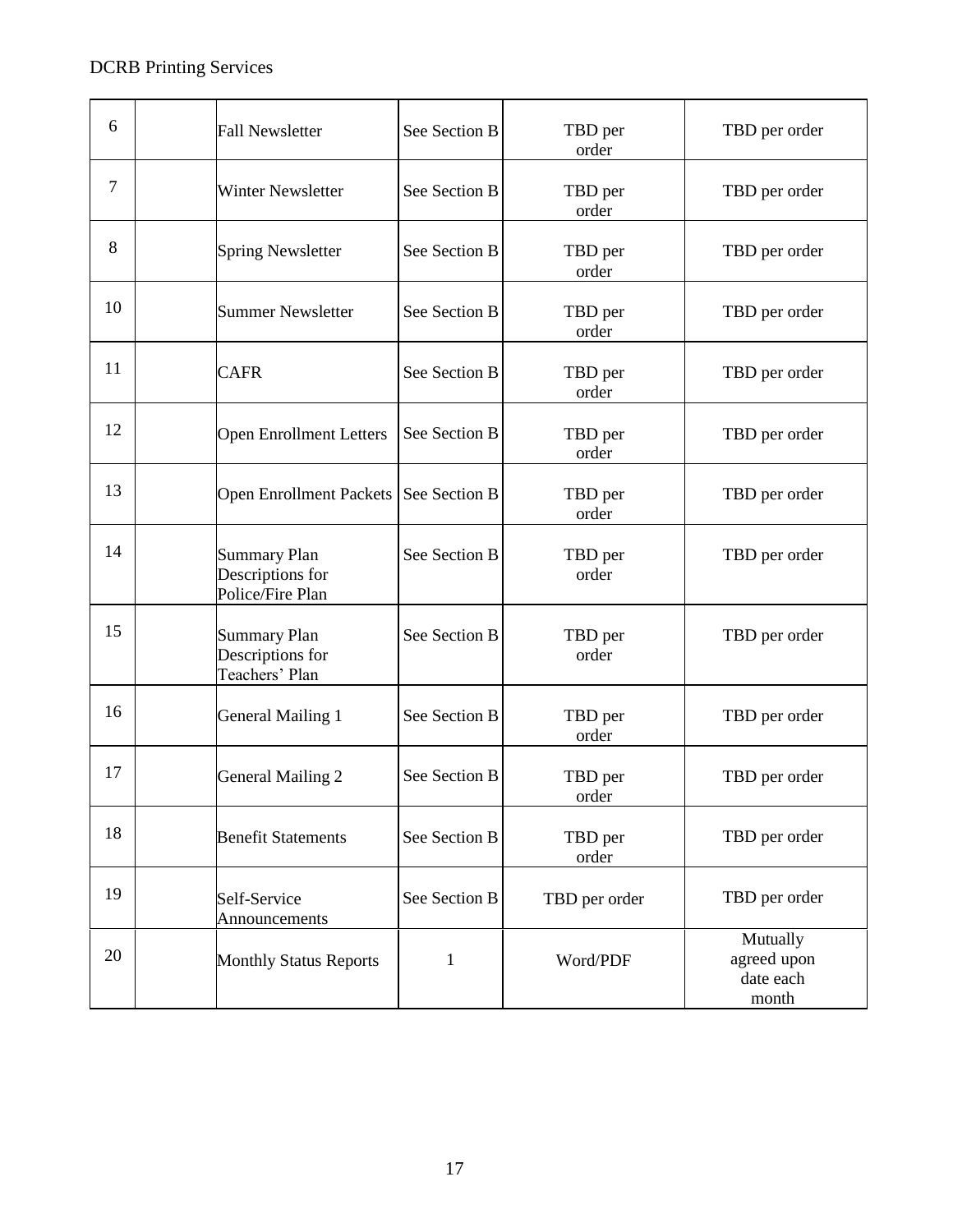### **SECTION G: CONTRACT ADMINISTRATION**

#### **G.1 INVOICE PAYMENT**

- **G.1.1** DCRB will make payments to the Contractor, upon the submission of proper invoices, at the prices stipulated in this contract, for supplies delivered and accepted or services performed and accepted, less any discounts, allowances or adjustments provided for in this contract.
- **G.1.2** DCRB will pay the Contractor on or before the  $30<sup>th</sup>$  day after receiving a proper invoice from the Contractor.

#### **G.2 INVOICE SUBMITTAL**

**G.2.1** The Contractor shall submit proper invoices on a monthly basis or as otherwise specified in Section G.4. Invoices shall be prepared in duplicate and submitted to the agency Chief Financial Officer with concurrent copies to the CA specified in Section G.9 below. The address of the CFO is:

> Chief Financial Officer District of Columbia Retirement Board 900 7th Street, N.W., Suite 200 Washington, D. C. 20001 Phone: (202) 343-3200 Email: **[dcrb.accountspayable@dc.gov](mailto:dcrb.accountspayable@dc.gov)**

- **G.2.2** To constitute a proper invoice, the Contractor shall submit the following information on the invoice:
- **G.2.2.1** Contractor's name, federal tax ID and invoice date (date invoices as of the date of mailing or transmittal);
- **G.2.2.2** Contract number and invoice number;
- **G.2.2.3** Description, price, quantity and the date(s) that the supplies or services were delivered or performed;
- **G.2.2.4** Other supporting documentation or information, as required by the Contracting Officer;
- **G.2.2.5** Name, title, telephone number and complete mailing address of the responsible official to whom payment is to be sent;
- **G.2.2.6** Name, title, phone number of person preparing the invoice;
- **G.2.2.7** Name, title, phone number and mailing address of person (if different from the person identified in G.2.2.6 above) to be notified in the event of a defective invoice; and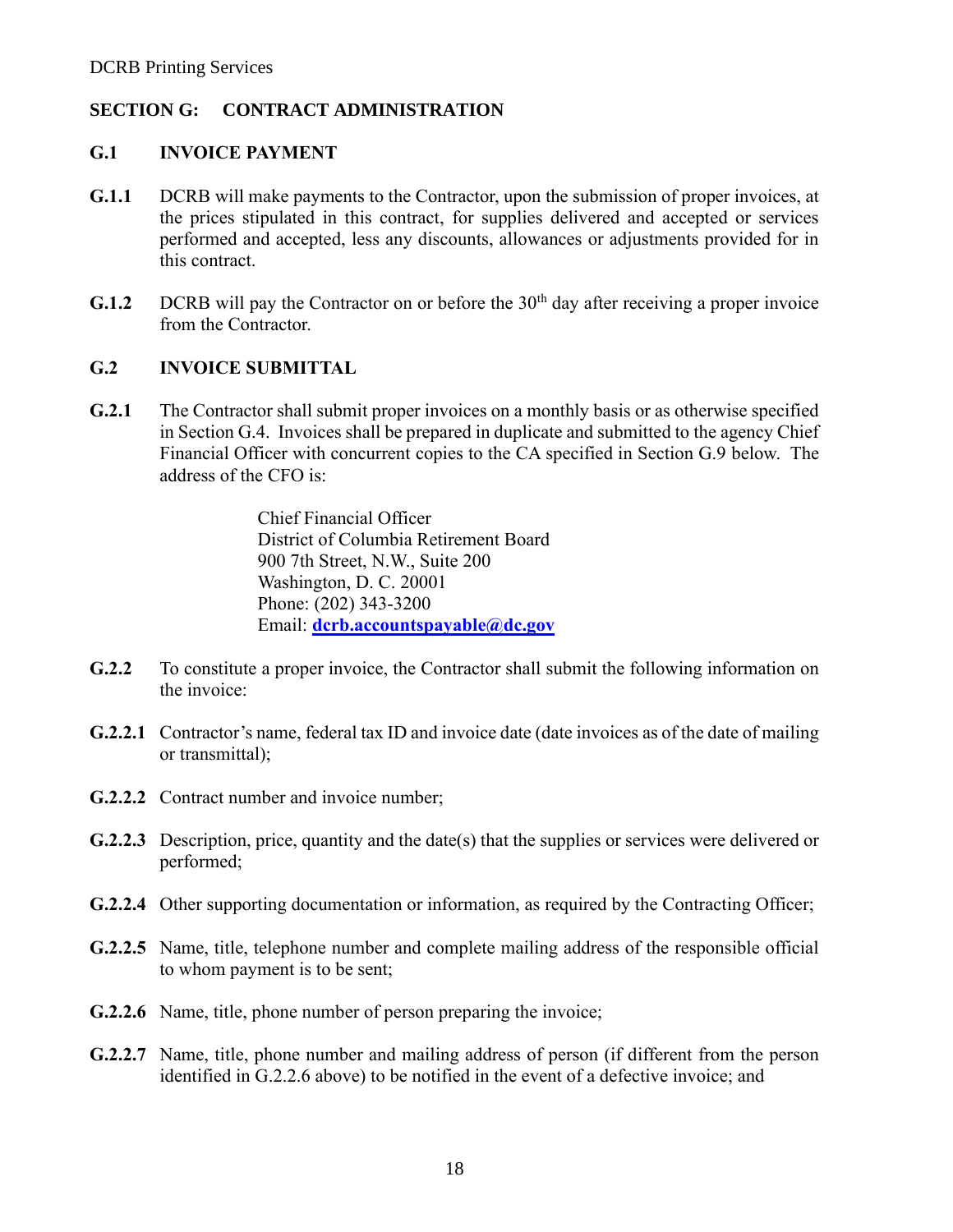### **G.2.2.8** Authorized signature.

### **G.3 RESERVED**

#### **G.4 PAYMENT**

#### **G.4.1 PARTIAL PAYMENTS**

Unless otherwise specified in the contract, payment will be made on partial deliveries of services accepted by DCRB based upon sections B.3 (Price Schedule) and F.3 (Deliverables) if:

- a) The amount due on the deliverable warrants it; or
- b) The Contractor requests it and the amount due on the deliverable is inaccordance with the following:
	- Payment will be made on completion an acceptance of each item (Section F.3) for which the price is stated in the schedule in Sections B.3 and F.3
- c) Presentation of a properly executed invoice

#### **G.5 RESERVED**

#### **G.6 RESERVED**

#### **G.7 CONTRACTING OFFICER (CO)**

Contracts will be entered into and signed on behalf of DCRB only by contracting officers. The contact information for the Contracting Officer is:

> Gianpiero JP Balestrieri Executive Director District of Columbia Retirement Board 900 7th Street, NW, Suite 200 Washington, DC 20001 Email: [jp.balestrieri@dc.gov](mailto:jp.balestrieri@dc.gov)

### **G.8 AUTHORIZED CHANGES BY THE CONTRACTING OFFICER**

- **G.8.1** The CO is the only person authorized to approve changes in any of the requirements of this contract.
- **G.8.2** The Contractor shall not comply with any order, directive or request that changes or modifies the requirements of this contract, unless issued in writing and signed by the CO.
- **G.8.3** In the event the Contractor effects any change at the instruction or request of any person other than the CO, the change will be considered to have been made without authority and no adjustment will be made in the contract price to cover any cost increase incurred as a result thereof.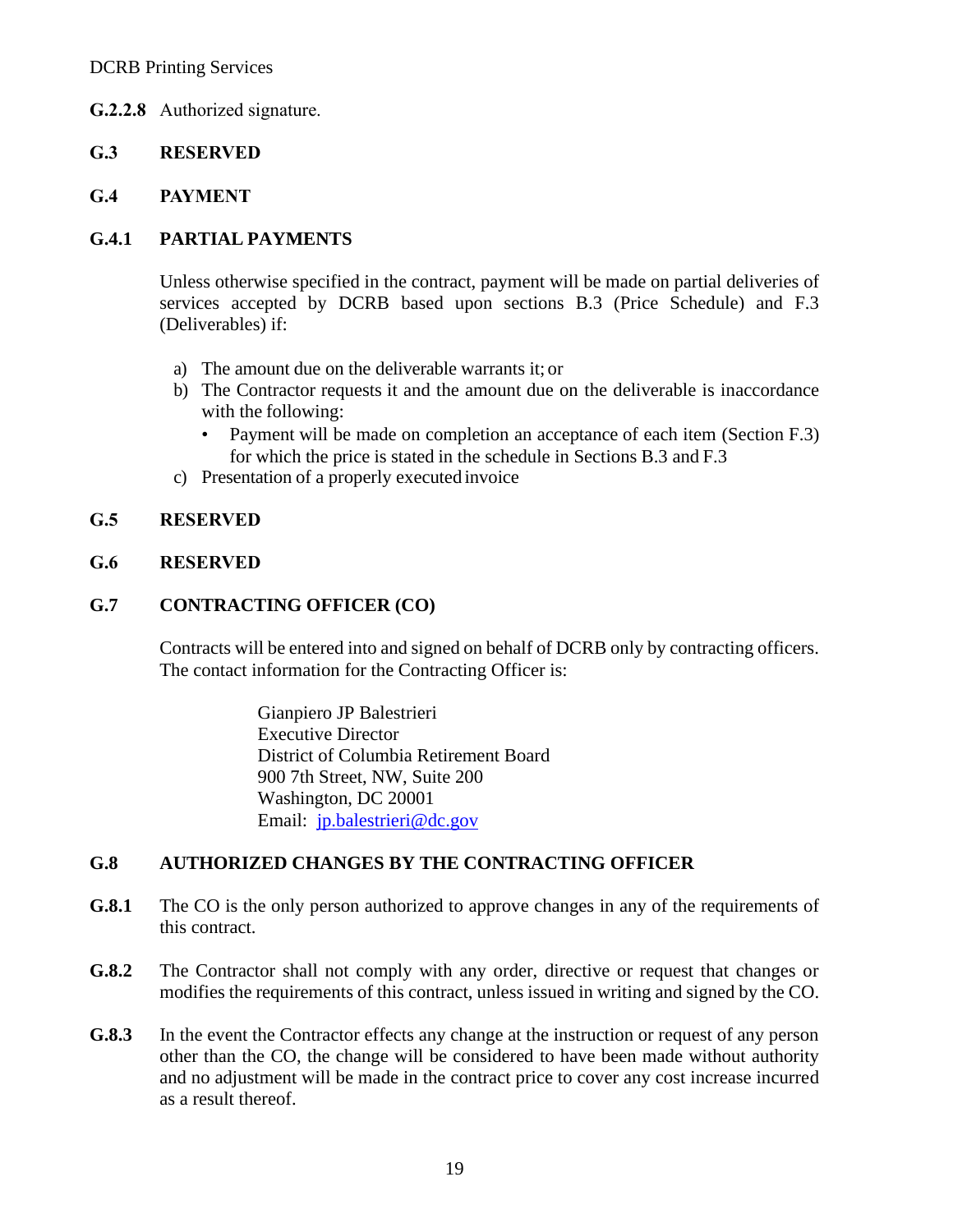### **G.9 CONTRACT ADMINSTRATOR (CA)**

- **G.9.1** The CA is responsible for general administration of the contract and advising the CO as to the Contractor's compliance or noncompliance with the contract**.** The CA has the responsibility of ensuring the work conforms to the requirements of the contract and such other responsibilities and authorities as may be specified in the contract. These include:
- **G.9.1.1** Keeping the CO fully informed of any technical or contractual difficulties encountered during the performance period and advising the CO of any potential problem areas under the contract;
- **G.9.1.2** Coordinating site entry for Contractor personnel, if applicable;
- **G.9.1.3** Reviewing invoices for completed work and recommending approval by the CO if the Contractor's costs are consistent with the negotiated amounts and progress is satisfactory and commensurate with the rate of expenditure;
- **G.9.1.**4 Reviewing and approving invoices for deliverables to ensure receipt of goods and services. This includes the timely processing of invoices and vouchers in accordance with DCRB's payment provisions; and
- **G.9.1.5** Maintaining a file that includes all contract correspondence, modifications, records of inspections (site, data, equipment) and invoice or vouchers.
- **G.9.2** The address and telephone number of the CA is:

Daniel Hernandez Pension Administrator District of Columbia Retirement Board 900 7th Street NW, 2nd floor Washington, DC 20001 Email: [daniel.hernandez@dc.gov](mailto:daniel.hernandez@dc.gov) Office: (202) 343-3225 Fax: (202) 566-5001

- **G.9.3** The CA shall NOT have the authority to:
	- 1. Award, agree to, or sign any contract, delivery order or task order. Only the CO shall make contractual agreements, commitments or modifications;
	- 2. Grant deviations from or waive any of the terms and conditions of the contract;
	- 3. Increase the dollar limit of the contract or authorize work beyond the dollar limit of the contract,
	- 4. Authorize the expenditure of funds by the Contractor;
	- 5. Change the period of performance; or
	- 6. Authorize the use of DCRB property, except as specified under the contract.
- **G.9.4** The Contractor will be fully responsible for any changes not authorized in advance, in writing, by the CO; may be denied compensation or other relief for any additional work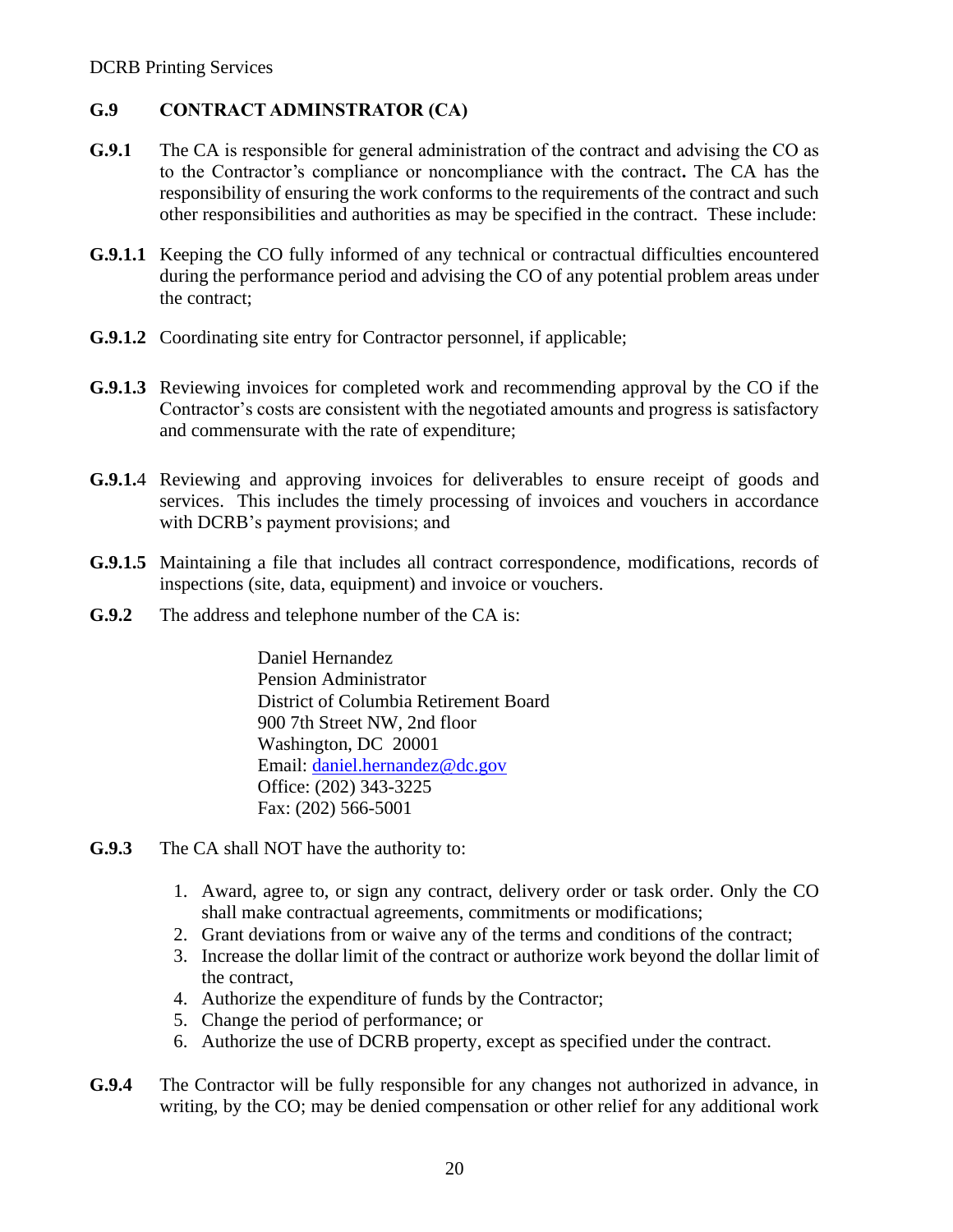performed that is not so authorized; and may also be required, at no additional cost to the DCRB, to take all corrective action necessitated by reason of the unauthorized changes.

### **G.10 KEY PERSONNEL**

- **G.10.1** In performing services under this Contract, the Key Personnel assigned to DCRB and determined to be essential to the satisfactory performance of the Contract shall be:
- **G.10.2** If one or more of the Key Personnel identified becomes, or is expected to become, unavailable to perform services under for a continuous period exceeding thirty (30) business days, or is expected to devote substantially less effort to the work than indicated in the proposal or initially anticipated, Contractor shall immediately notify the CA and shall, subject to the concurrence of the CA, promptly replace such personnel with personnel of at least substantially equal ability and qualifications.
- **G.10.3** All requests for approval of substitutions hereunder must be in writing and provide a detailed explanation of the circumstances necessitating the proposed substitutions. They must contain a complete resume for the proposed substitute, and any other information requested by the CA or needed to approve or disapprove the proposed substitution. The CA shall evaluate such requests and promptly notify the contractor of his approval or disapproval thereof in writing.
- **G.10.4** If the CA determines that suitable and timely replacement of Key Personnel is not reasonably forthcoming or that the proposed substitution or alternative would impair the successful completion of the Contract or services hereunder, the Contract may be terminated by the CA for cause or for convenience, as appropriate.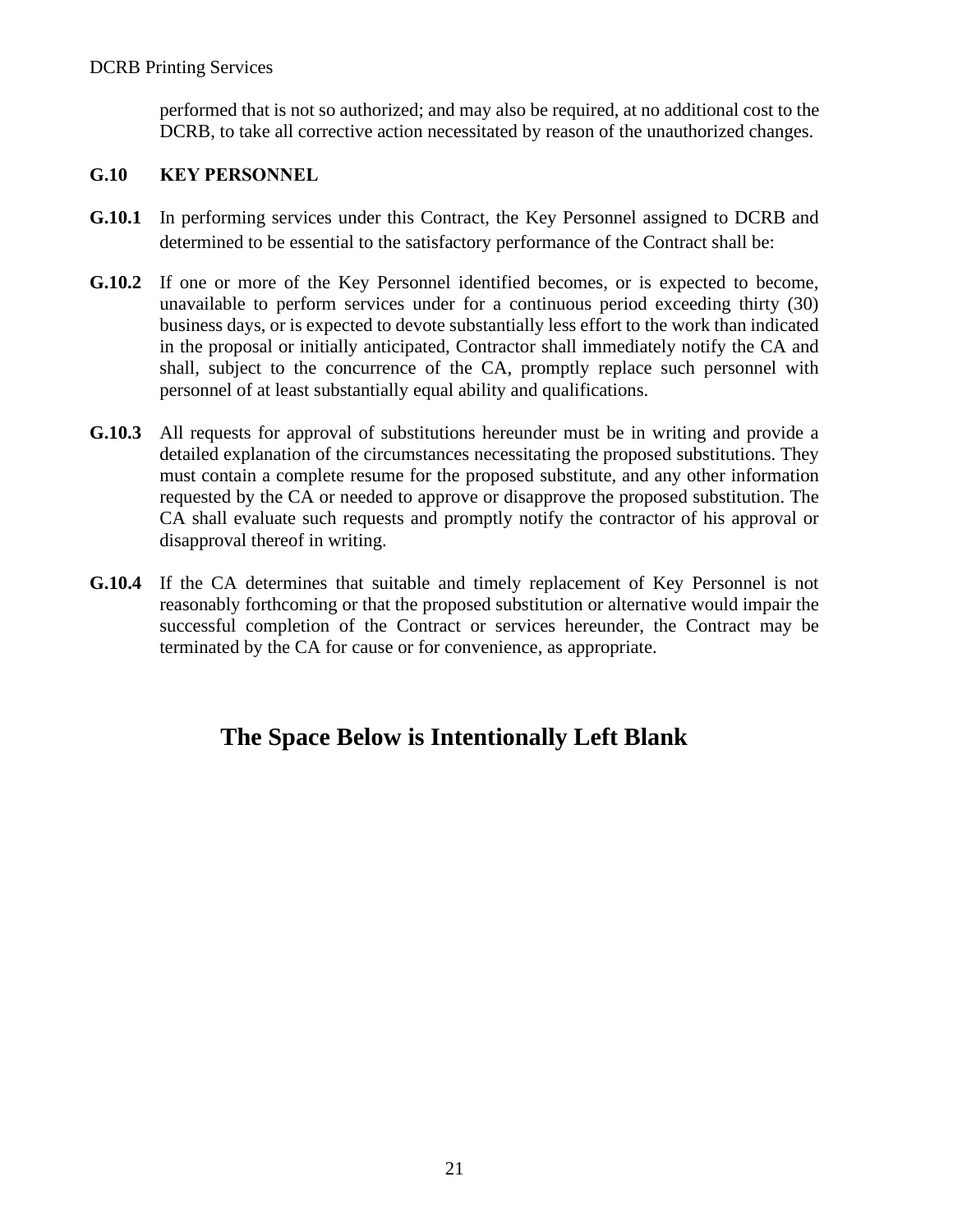# **SECTION H: SPECIAL CONTRACT REQUIREMENTS**

### **H.1 HIRING OF DISTRICT RESIDENTS AS APPRENTICES AND TRAINEES**

### **H.1.1 RESERVED**

### **H.2 DEPARTMENT OF LABOR WAGE DETERMINATIONS**

The Contractor shall be bound by the Wage Determination Wage Determination No. 2015-4281 Revision No. 22, dated, March 15, 2022 issued by the U.S. Department of Labor in accordance with the Service Contract Act, 41 U.S.C. §351 *et seq*., and incorporated herein as Section J.2. The Contractor shall be bound by the wage rates for the term of the contract subject to revision as stated herein and in accordance with **clause 24 of the SCP**. If an option is exercised, the Contractor shall be bound by the applicable wage rates at the time of the exercise of the option. If the option is exercised and the CO obtains a revised wage determination, the revised wage determination is applicable for the option periods and the Contractor may be entitled to an equitable adjustment.

### **H.3 PREGNANT WORKERS FAIRNESS**

- **H.3.1** The Contractor shall comply with the Protecting Pregnant Workers Fairness Act of 2016, D.C. Official Code § 32-1231.01 *et seq*. (PPWF Act).
- **H.3.2** The Contractor shall not:

**(a)** Refuse to make reasonable accommodations to the known limitations related to pregnancy, childbirth, related medical conditions, or breastfeeding for an employee, unless the Contractor can demonstrate that the accommodation would impose an undue hardship;

**(b)** Take an adverse action against an employee who requests or uses a reasonable accommodation in regard to the employee's conditions or privileges of employment, including failing to reinstate the employee when the need for reasonable accommodations ceases to the employee's original job or to an equivalent position with equivalent:

**(1)** Pay;

- **(2)** Accumulated seniority and retirement;
- **(3)** Benefits; and
- **(4)** Other applicable service credits.

**(c)** Deny employment opportunities to an employee, or a job applicant, if the denial is based on the need of the employer to make reasonable accommodations to the known limitations related to pregnancy, childbirth, related medical conditions, or breastfeeding;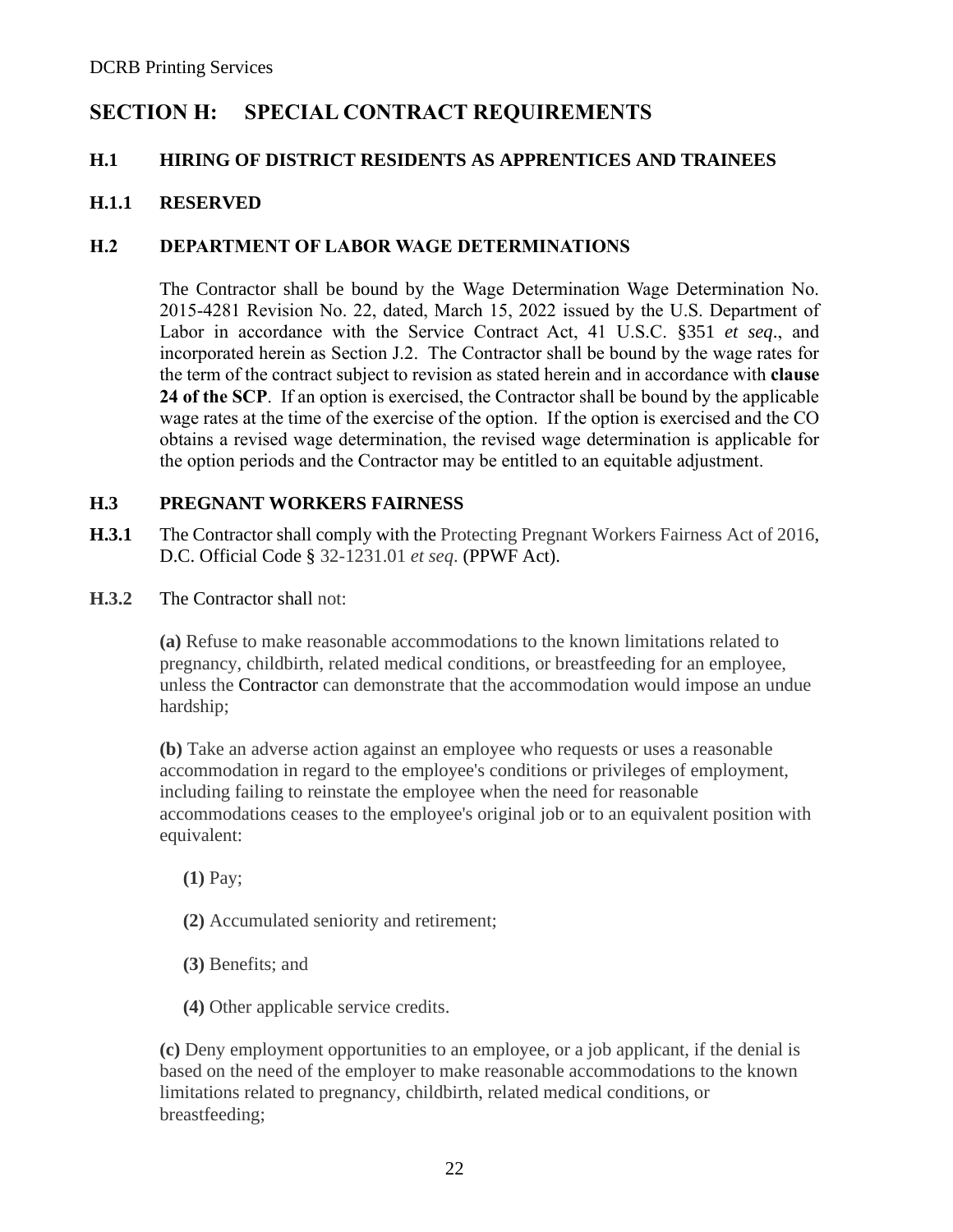**(d)** Require an employee affected by pregnancy, childbirth, related medical conditions, or breastfeeding to accept an accommodation that the employee chooses not to accept if the employee does not have a known limitation related to pregnancy, childbirth, related medical conditions, or breastfeeding or the accommodation is not necessary for the employee to perform her duties;

**(e)** Require an employee to take leave if a reasonable accommodation can be provided; or

**(f)** Take adverse action against an employee who has been absent from work as a result of a pregnancy-related condition, including a pre-birth complication.

- **H.3.3** The Contractor shall post and maintain in a conspicuous place a notice of rights in both English and Spanish and provide written notice of an employee's right to a needed reasonable accommodation related to pregnancy, childbirth, related medical conditions, or breastfeeding pursuant to the PPWF Act to:
	- **(a)** New employees at the commencement of employment;

. **(b)** Existing employees; and

**(c)** An employee who notifies the employer of her pregnancy, or other condition covered by the PPWF Act, within 10 days of the notification.

- **H.34** The Contractor shall provide an accurate written translation of the notice of rights to any non-English or non-Spanish speaking employee.
- **H.3.5** Violations of the PPWF Act shall be subject to civil penalties as described in the Act.

### **H.4 UNEMPLOYED ANTI-DISCRIMINATION**

- **H.4.1** The Contractor shall comply with the Unemployed Anti-Discrimination Act of 2012, D.C. Official Code § 32-1361 *et seq*.
- **H.4.2** The Contractor shall not:

**(a)** Fail or refuse to consider for employment, or fail or refuse to hire, an individual as an employee because of the individual's status as unemployed; or

**(b)** Publish, in print, on the Internet, or in any other medium, an advertisement or announcement for any vacancy in a job for employment that includes:

**(1)** Any provision stating or indicating that an individual's status as unemployed disqualifies the individual for the job; or

**(2)** Any provision stating or indicating that an employment agency will not consider or hire an individual for employment based on that individual's status as unemployed.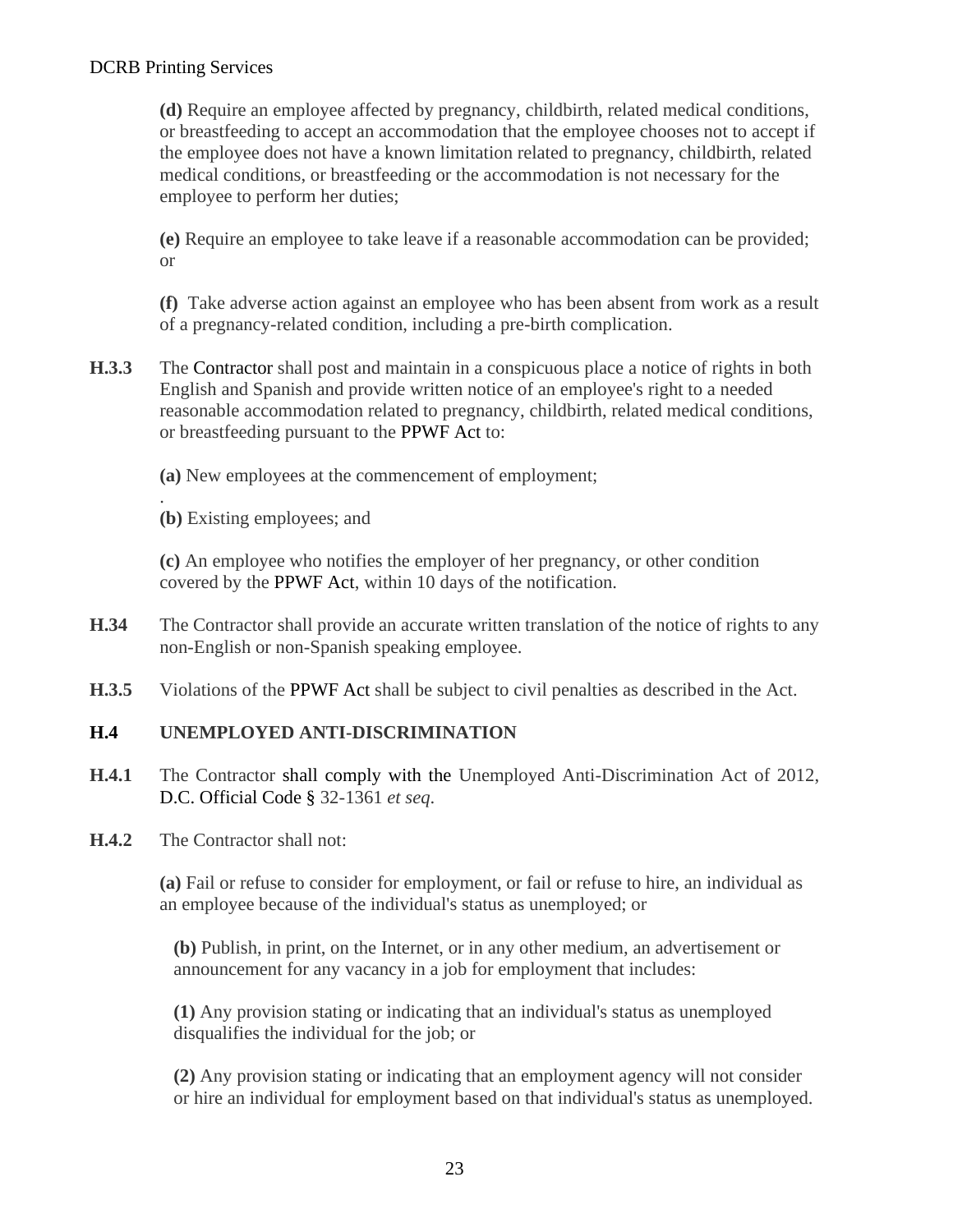- **H.4.3** Violations of the Unemployed Anti-Discrimination Act shall be subject to civil penalties as described in the Act.
- **H.5 RESERVED**
- **H.6 RESERVED**
- **H.7 RESERVED**
- **H.8 RESERVED**
- **H.9 RESERVED**

#### **H.10 FAIR CRIMINAL RECORD SCREENING**

- **H.10.1** The Contractor shall comply with the provisions of the Fair Criminal Record Screening Amendment Act of 2014, effective December 17, 2014 (D.C. Law 20-152) (the "Act" as used in this section). This section applies to any employment, including employment on a temporary or contractual basis, where the physical location of the employment is in whole or substantial part within the District of Columbia.
- **H.10.2** Prior to making a conditional offer of employment, the Contractor shall not require an applicant for employment, or a person who has requested consideration for employment by the Contractor, to reveal or disclose an arrest or criminal accusation that is not then pending or did not result in a criminal conviction.
- **H.10.3** After making a conditional offer of employment, the Contractor may require an applicant to disclose or reveal a criminal conviction.
- **H.10.4** The Contractor may only withdraw a conditional offer of employment, or take adverse action against an applicant, for a legitimate business reason as described in the Act.
- **H.10.5** This section and the provisions of the Act shall not apply:
	- (a) Where a federal or District law or regulation requires the consideration of an applicant's criminal history for the purposes of employment;
	- (b) To a position designated by the employer as part of a federal or District government program or obligation that is designed to encourage the employment of those with criminal histories;
	- (c) To any facility or employer that provides programs, services, or direct care to, children, youth, or vulnerable adults; and/or
	- (d) To employers that employ less than 11 employees.
- **H.10.6** A person claiming to be aggrieved by a violation of the Act may file an administrative complaint with DCRB.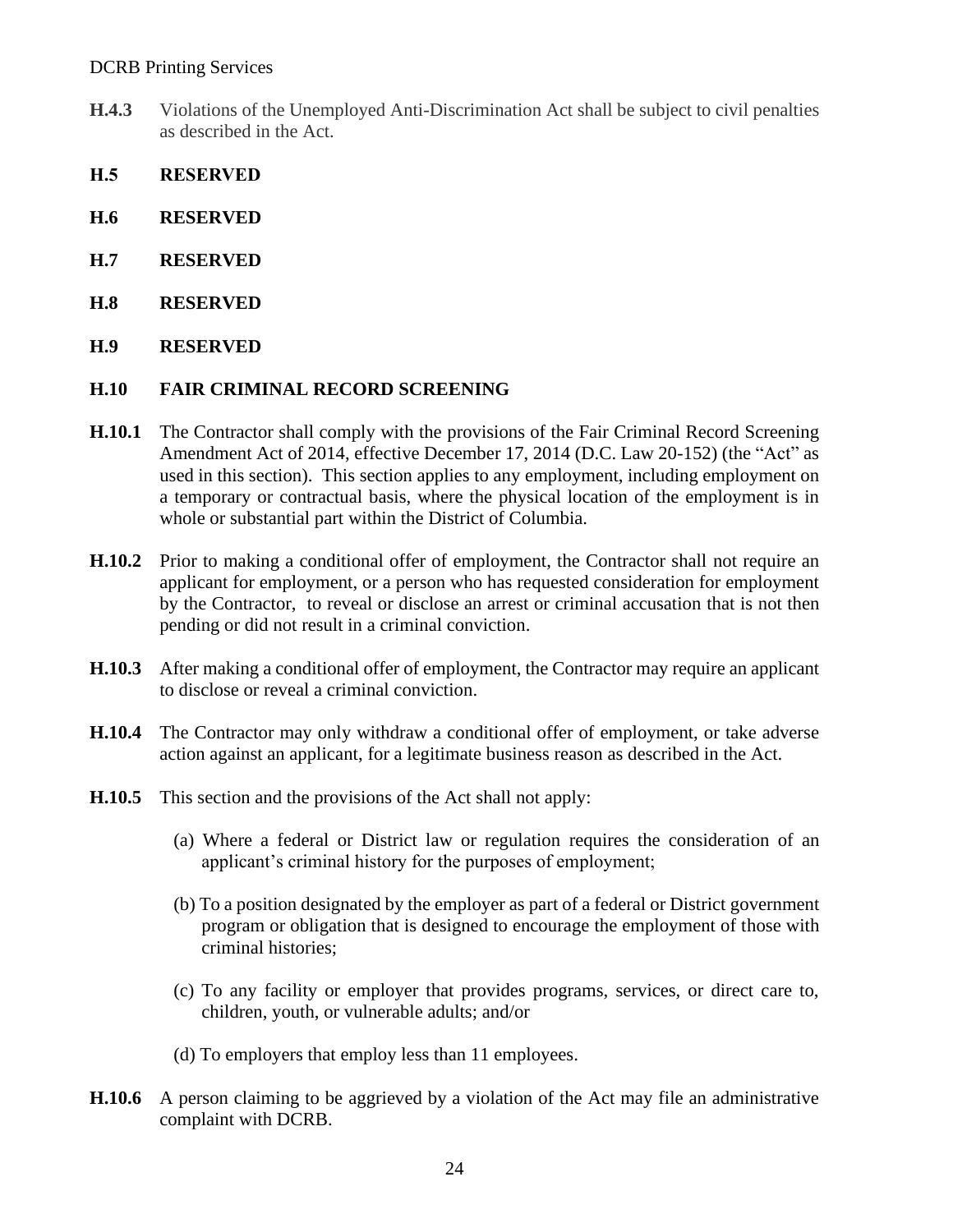### **H.11 DCRB RESPONSIBILITIES**

- **H.11.1** DCRB will provide the Contractor the information requested in a timely manner and to make available to Contractor any personnel, systems, premises, records, or other information as reasonably requested by Contractor to perform the Services. DCRB agrees Contractor will have no responsibility for any delays related to a delay in providing such information to Contractor. Such information will be accurate and complete, and DCRB will inform Contractor of all significant tax, accounting, and financial reporting matters of which DCRB is aware.
- **H.11.2** DCRB subject matter experts will perform User Acceptance Testing (UAT) after Test Environment install/upgrade and Technical System Testing is completed.

### **H.12 CONTRACTOR RESPONSIBILITIES**

The Contractor's responsibilities shall be in accordance with the requirements in section C.5 of this document.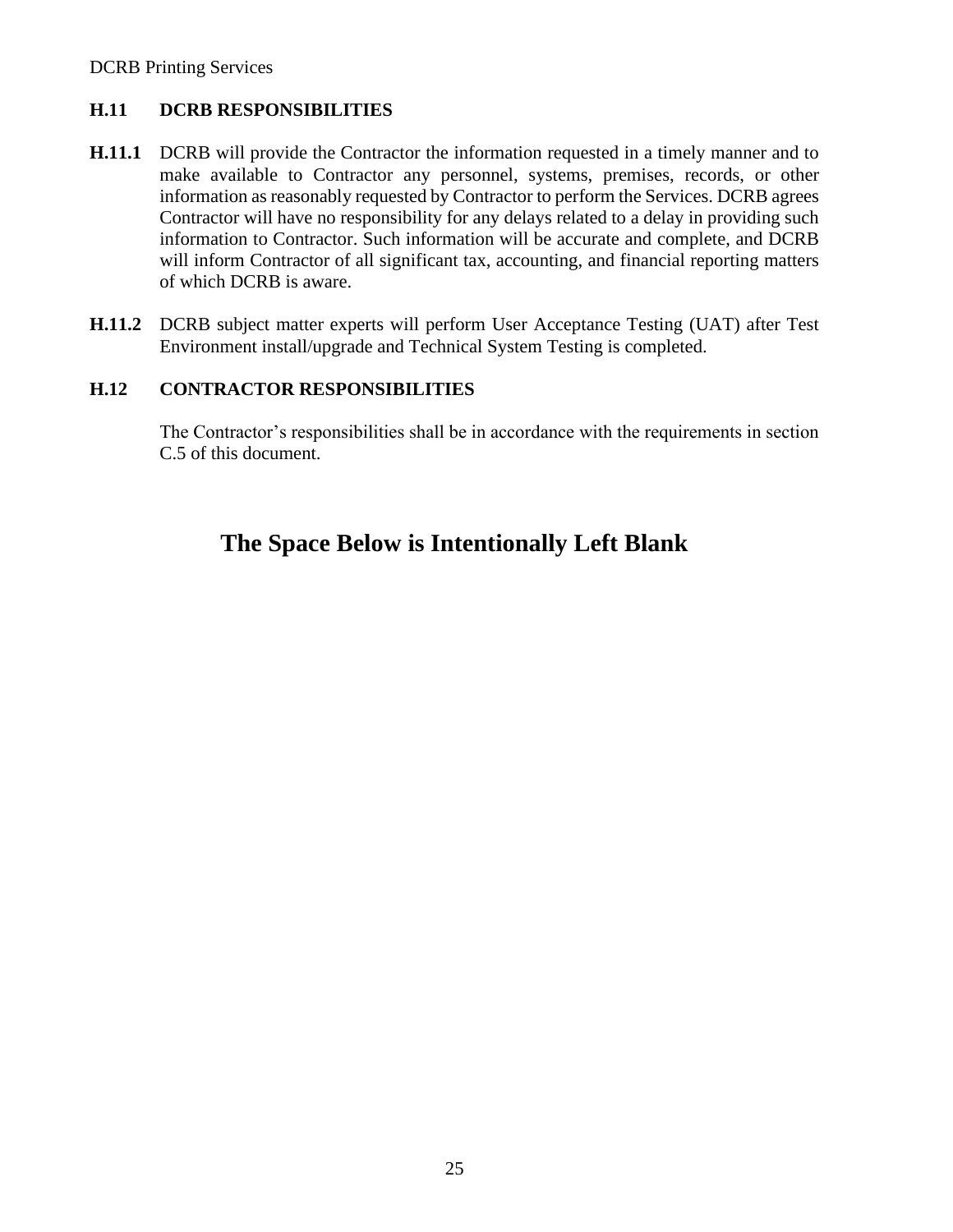# **SECTION I: CONTRACT CLAUSES**

#### **I.1 APPLICABILITY OF STANDARD CONTRACT PROVISIONS**

The DCRB's Standard and Special Provisions for use with Supplies and Services Contracts are incorporated as part of the contract.

#### **I.2 CONTRACTS THAT CROSS FISCAL YEARS**

Continuation of this contract beyond the current fiscal year is contingent upon future fiscal appropriations.

#### **I.3 RESERVED**

#### **I.4 TIME**

Time, if stated in a number of days, will include Saturdays, Sundays, and holidays, unless otherwise stated herein.

#### **I.5 RIGHTS IN DATA**

#### **A. Definitions**

- 1. "Products" A deliverable under any contract that may include commodities, services and/or technology furnished by or through Contractor, including existing and custom Products, such as, but not limited to: a) recorded information, regardless of form or the media on which it may be recorded; b) document research; c) experimental, developmental, or engineering work; d) licensed software; e) components of the hardware environment; f) printed materials (including but not limited to training manuals, system and user documentation, reports, drawings); g) third party software; h) modifications, customizations, custom programs, program listings, programming tools, data, modules, components; and i) any intellectual property embodied therein, whether in tangible or intangible form, including but not limited to utilities, interfaces, templates, subroutines, algorithms, formulas, source code, and object code.
- 2. "Existing Products" Tangible Products and intangible licensed Products that exist prior to the commencement of work under the contract. Existing Products must be identified on the Product prior to commencement of work or else will be presumed to be Custom Products.
- 3. "Custom Products" Products, preliminary, final or otherwise, which are created or developed by Contractor, its subcontractors, partners, employees, resellers or agents for DCRB under the contract.
- 4. "DCRB" The District of Columbia Retirement Board.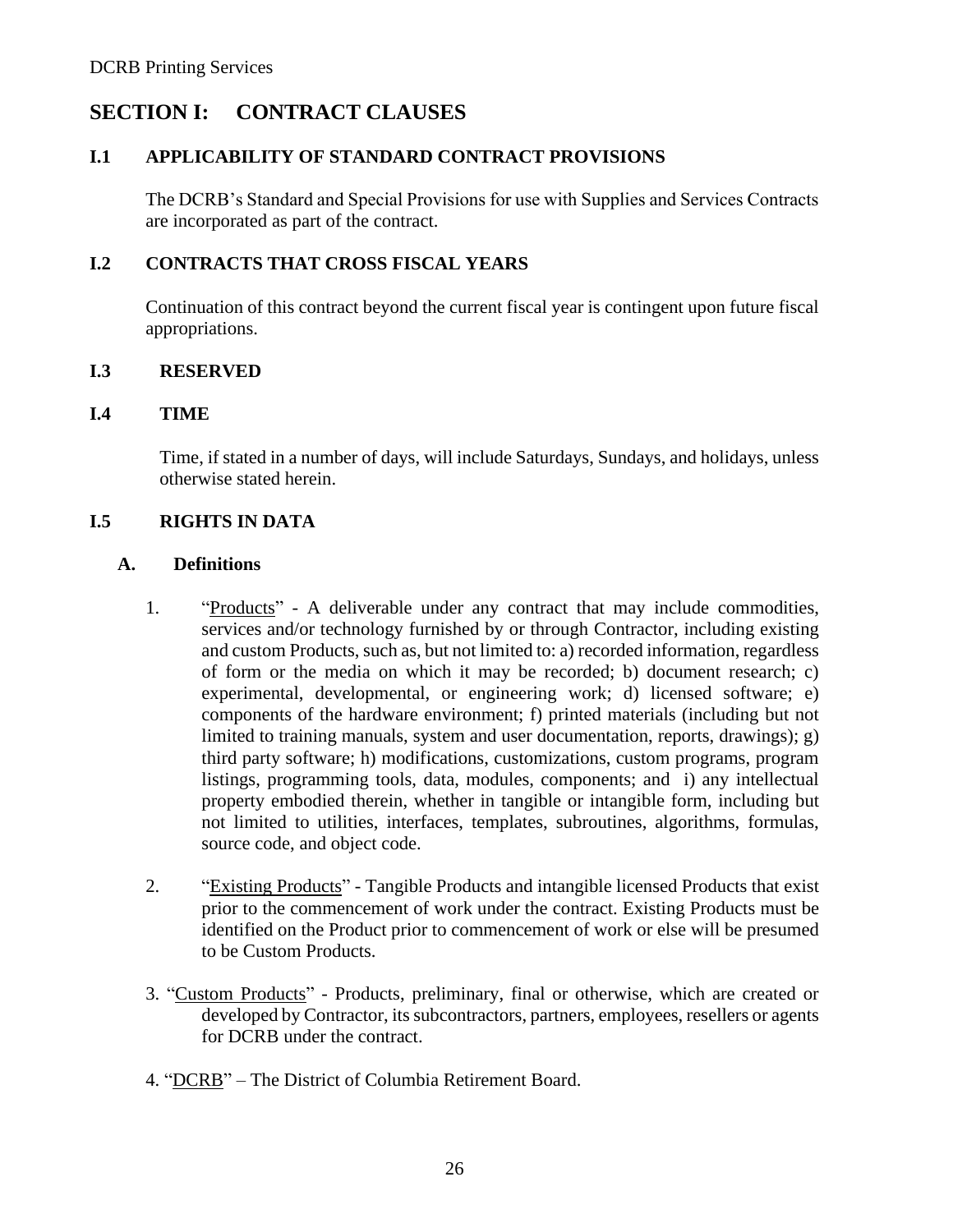#### DCRB Printing Services

#### **B. Title to Project Deliverables**

The Contractor acknowledges that it is commissioned by DCRB to perform services detailed in the contract. DCRB shall have ownership and rights for the duration set forth in the contract to use, copy, modify, distribute, or adapt Products as follows:

- 1. Existing Products: Title to all Existing Licensed Product(s), whether or not embedded in, delivered or operating in conjunction with hardware or Custom Products, shall remain with Contractor or third-party proprietary owner, who retains all rights, title and interest (including patent, trademark or copyrights). Effective upon payment, DCRB shall be granted an irrevocable, non-exclusive, worldwide, paid-up license to use, execute, reproduce, display, perform, adapt (unless Contractor advises DCRB as part of Contractor's bid that adaptation will violate existing agreements or statutes and Contractor demonstrates such to DCRB's satisfaction), and distribute Existing Product to DCRB users up to the license capacity stated in the contract with all license rights necessary to fully effect the general business purpose of the project or work plan or contract. Licenses shall be granted in the name of DCRB. DCRB agrees to reproduce the copyright notice and any other legend of ownership on any copies authorized under this paragraph.
- 2. Custom Products: Effective upon Product creation, Contractor hereby conveys, assigns, and transfers to DCRB the sole and exclusive rights, title and interest in Custom Product(s), whether preliminary, final or otherwise, including all patent, trademark and copyrights. Contractor hereby agrees to take all necessary and appropriate steps to ensure that the Custom Products are protected against unauthorized copying, reproduction and marketing by or through Contractor.

#### **C. Transfers or Assignments of Existing or Custom Products by DCRB**

DCRB may transfer or assign Existing or Custom Products and the licenses thereunder to another District agency. Nothing herein shall preclude the Contractor from otherwise using the related or underlying general knowledge, skills, ideas, concepts, techniques and experience developed under a project or work plan in the course of Contractor's business.

#### **D. Subcontractor Rights**

Whenever any data, including computer software, are to be obtained from a subcontractor under the contract, the Contractor shall use this clause, **Rights in Data**, in the subcontract, without alteration, and no other clause shall be used to enlarge or diminish DCRB's or the Contractor's rights in that subcontractor data or computer software which is required for DCRB.

#### **E. Source Code Escrow**

1. For all computer software furnished to DCRB with the rights specified in section B.2, the Contractor shall furnish to DCRB, a copy of the source code with such rights of the scope as specified in section B.2 of this clause. For all computer software furnished to DCRB with the restricted rights specified in section B.1 of this clause, DCRB, if the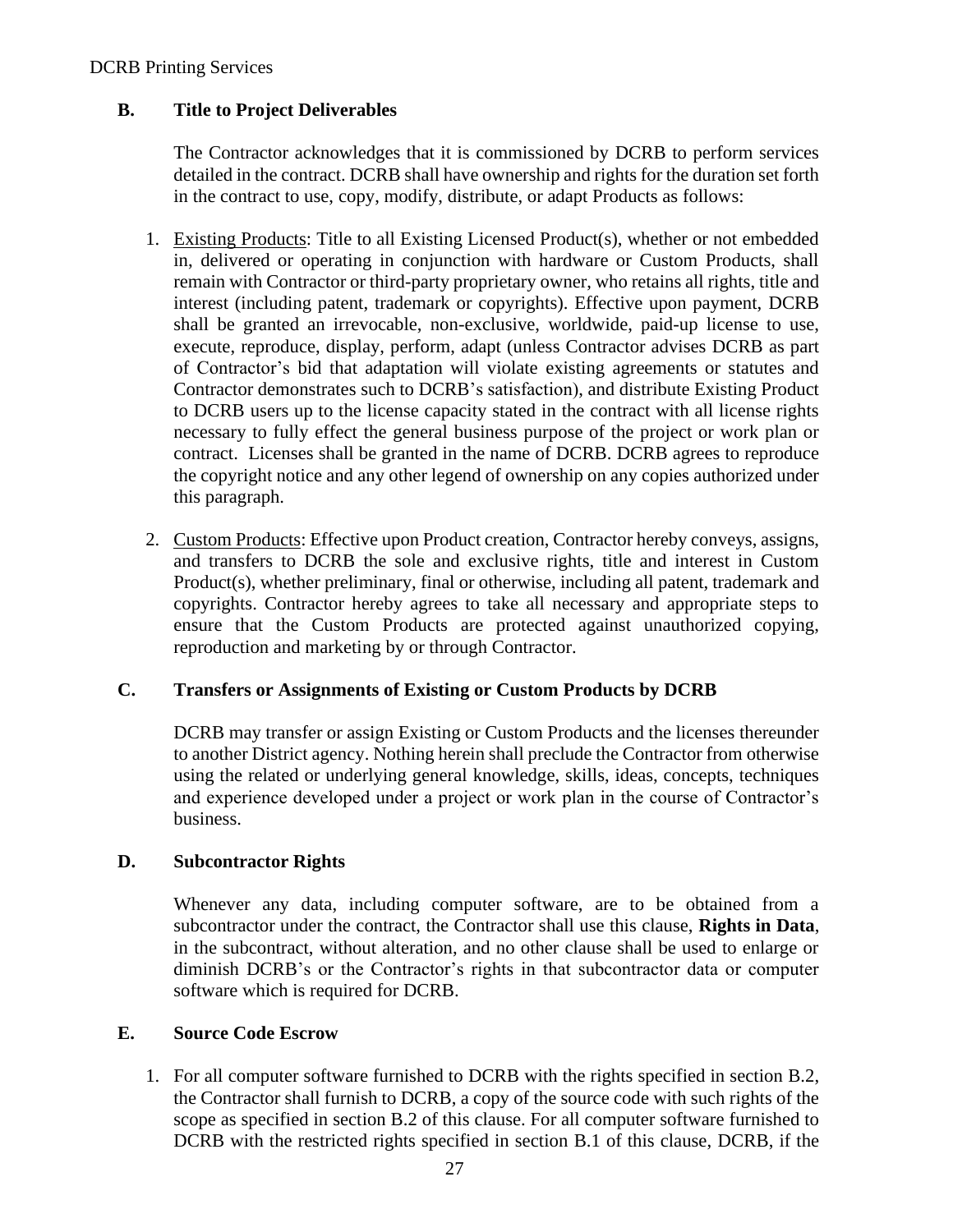Contractor either directly or through a successor or affiliate shall cease to provide the maintenance or warranty services provided DCRB under the contract or any paid-up maintenance agreement, or if the Contractor should be declared insolvent by a court of competent jurisdiction, shall have the right to obtain, for its own and sole use only, a single copy of the current version of the source code supplied under the contract, and a single copy of the documentation associated therewith, upon payment to the person in control of the source code the reasonable cost of making each copy.

- 2. If the Contractor or Product manufacturer/developer of software furnished to DCRB with the rights specified in section B.1 of this clause offers the source code or source code escrow to any other commercial customers, the Contractor shall either: (1) provide DCRB with the source code for the Product; (2) place the source code in a third party escrow arrangement with a designated escrow agent who shall be named and identified to DCRB, and who shall be directed to release the deposited source code in accordance with a standard escrow arrangement acceptable to DCRB; or  $(3)$  will certify to the DCRB that the Product manufacturer/ developer has named DCRB as a named beneficiary of an established escrow arrangement with its designated escrow agent who shall be named and identified to DCRB, and who shall be directed to release the deposited source code in accordance with the terms of escrow.
- 3. The Contractor shall update the source code, as well as any corrections or enhancements to the source code, for each new release of the Product in the same manner as provided above and certify such updating of escrow to DCRB in writing.

#### **F. Indemnification and Limitation of Liability**

The Contractor shall indemnify and save and hold harmless DCRB, its officers, agents and employees acting within the scope of their official duties against any liability, including costs and expenses, (i) for violation of proprietary rights, copyrights, or rights of privacy, arising out of the publication, translation, reproduction, delivery, performance, use or disposition of any data furnished under this contract, or (ii) based upon any data furnished under this contract, or based upon libelous or other unlawful matter contained in such data.

### **I.6 OTHER CONTRACTORS**

The Contractor shall not commit or permit any act that will interfere with the performance of work by another DCRB contractor or by any DCRB employee.

#### **I.7 SUBCONTRACTS**

The Contractor hereunder shall not subcontract any of the Contractor's work or services to any subcontractor without the prior written consent of the CO. Any work or service so subcontracted shall be performed pursuant to a subcontract agreement, which DCRB will have the right to review and approve prior to its execution by the Contractor. Any such subcontract shall specify that the Contractor and the subcontractor shall be subject to every provision of this contract. Notwithstanding any such subcontract approved by DCRB, the Contractor shall remain liable to DCRB for all Contractor's work and services required hereunder.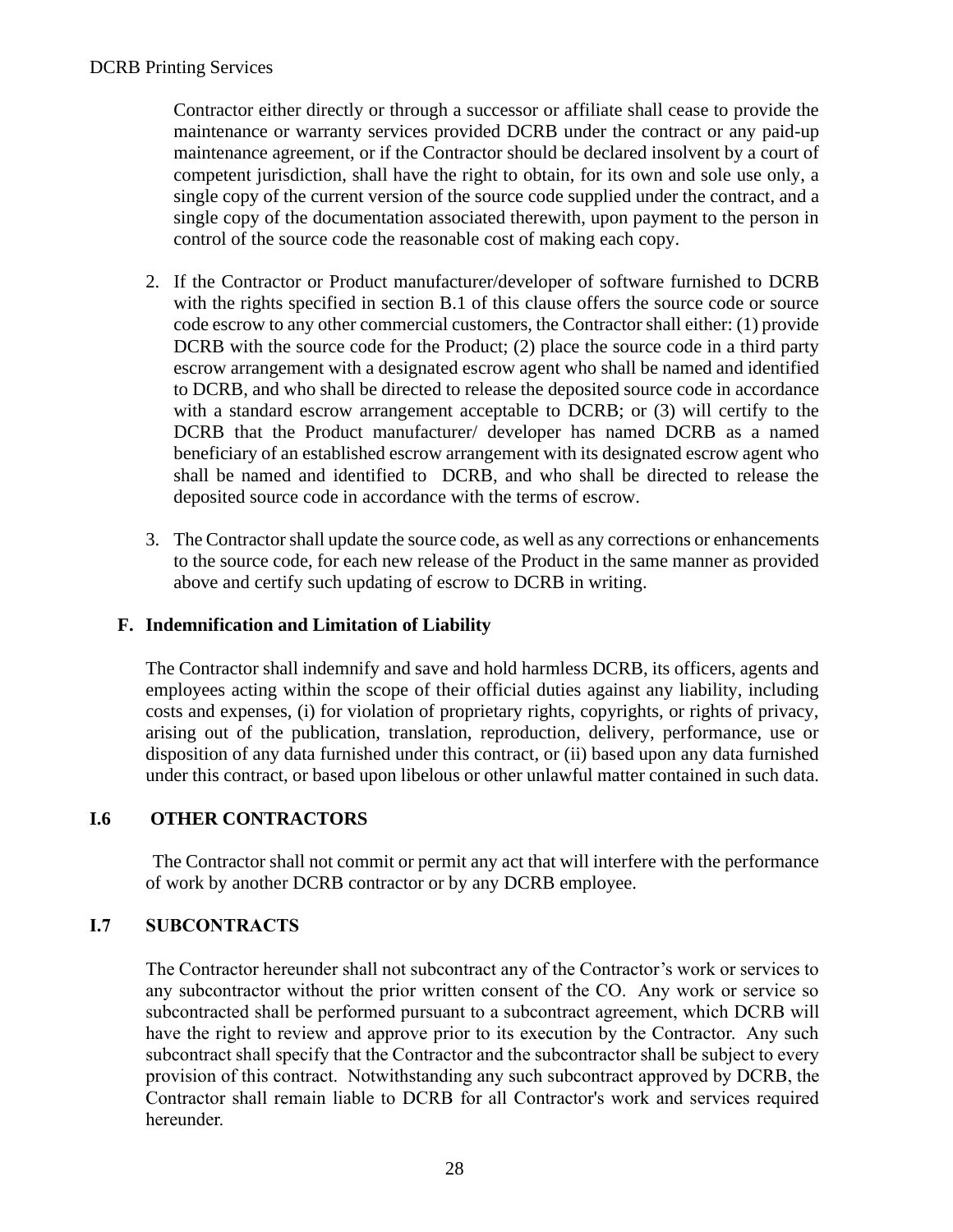### **I.8 INSURANCE**

A. **GENERAL REQUIREMENTS**. The Contractor at its sole expense shall procure and maintain, during the entire period of performance under this contract, the types of insurance specified below. The Contractor shall have its insurance broker or insurance company submit a Certificate of Insurance to the CO giving evidence of the required coverage prior to commencing performance under this contract. In no event shall any work be performed until the required Certificates of Insurance signed by an authorized representative of the insurer(s) have been provided to, and accepted by, the CO. All insurance shall be written with financially responsible companies authorized to do business in the District of Columbia or in the jurisdiction where the work is to be performed and have an A.M. Best Company rating of A- / VII or higher.

All required policies shall contain a waiver of subrogation provision in favor of the Government of the District of Columbia.

The Government of the District of Columbia shall be included in all policies required hereunder to be maintained by the Contractor and its subcontractors (except for workers' compensation and professional liability insurance) as an additional insureds for claims against The Government of the District of Columbia relating to this contract, with the understanding that any affirmative obligation imposed upon the insured Contractor or its subcontractors (including without limitation the liability to pay premiums) shall be the sole obligation of the Contractor or its subcontractors, and not the additional insured. The additional insured status under the Contractor's and its subcontractors' Commercial General Liability insurance policies shall be effected using the ISO Additional Insured Endorsement form CG 20 10 11 85 (or CG 20 10 07 04 **and** CG 20 37 07 04) or such other endorsement or combination of endorsements providing coverage at least as broad and approved by the CO in writing. All of the Contractor's and its subcontractors' liability policies (except for workers' compensation and professional liability insurance) shall be endorsed using ISO form CG 20 01 04 13 or its equivalent so as to indicate that such policies provide primary coverage (without any right of contribution by any other insurance, reinsurance or self-insurance, including any deductible or retention, maintained by an Additional Insured) for all claims against the additional insured arising out of the performance of this Statement of Work by the Contractor or its subcontractors, or anyone for whom the Contractor or its subcontractors may be liable. These policies shall include a separation of insureds clause applicable to the additional insured.

If the Contractor and/or its subcontractors maintain broader coverage and/or higher limits than the minimums shown below, the District requires and shall be entitled to the broader coverage and/or the higher limits maintained by the Contractor and subcontractors.

1. Commercial General Liability Insurance ("CGL") - The Contractor shall provide evidence satisfactory to the CO with respect to the services performed that it carries a CGL policy, written on an occurrence (not claims-made) basis, on Insurance Services

Office, Inc. ("ISO") form CG 00 01 04 13 (or another occurrence-based form with coverage at least as broad and approved by the CO in writing), covering liability for all ongoing and completed operations of the Contractor, including ongoing and completed operations under all subcontracts, and covering claims for bodily injury, including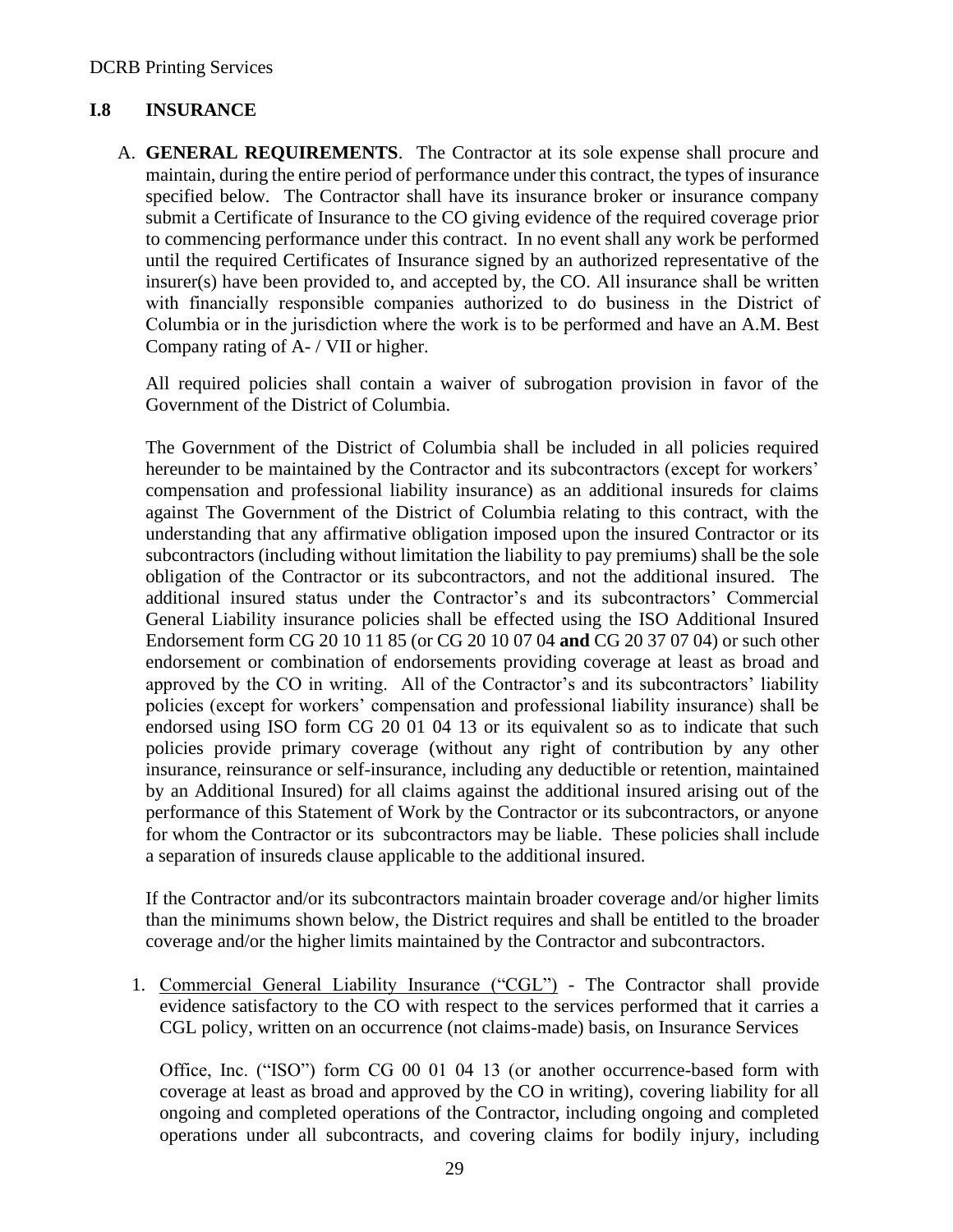without limitation sickness, disease or death of any persons, injury to or destruction of property, including loss of use resulting therefrom, personal and advertising injury, and including coverage for liability arising out of an Insured Contract (including the tort liability of another assumed in a contract) and acts of terrorism (whether caused by a foreign or domestic source). Such coverage shall have limits of liability of not less than \$1,000,000 each occurrence, a \$2,000,000 general aggregate (including a per location or per project aggregate limit endorsement, if applicable) limit, a \$1,000,000 personal and advertising injury limit, and a \$2,000,000 products-completed operations aggregate limit.

- 2. Automobile Liability Insurance The Contractor shall provide evidence satisfactory to the CO of commercial (business) automobile liability insurance written on ISO form CA 00 01 10 13 (or another form with coverage at least as broad and approved by the CO in writing) including coverage for all owned, hired, borrowed and non-owned vehicles and equipment used by the Contractor, with minimum per accident limits equal to the greater of (i) the limits set forth in the Contractor's commercial automobile liability policy or (ii) \$1,000,000 per occurrence combined single limit for bodily injury and property damage.
- 3. Workers' Compensation Insurance The Contractor shall provide evidence satisfactory to the CO of Workers' Compensation insurance in accordance with the statutory mandates of the District of Columbia or the jurisdiction in which the contract is performed.

Employer's Liability Insurance - The Contractor shall provide evidence satisfactory to the CO of employer's liability insurance as follows: \$500,000 per accident for injury; \$500,000 per employee for disease; and \$500,000 for policy disease limit.

All insurance required by this paragraph 3 shall include a waiver of subrogation endorsement for the benefit of Government of the District of Columbia.

4. Cyber Liability Insurance - The Contractor shall provide evidence satisfactory to the Contracting Officer of Cyber Liability Insurance, with limits not less than \$5,000,000 per occurrence or claim, \$5,000,000 aggregate. Coverage shall be sufficiently broad to respond to the duties and obligations as is undertaken by Contractor in this agreement and shall include, but not limited to, claims involving infringement of intellectual property, including but not limited to infringement of copyright, trademark, trade dress, invasion of privacy violations, information theft, damage to or destruction of electronic information, release of private information, alteration of electronic information, extortion and network security. The policy shall provide coverage for breach response costs as well as regulatory fines and penalties as well as credit monitoring expenses with limits sufficient to respond to these obligations.

Limits may not be shared with other lines of coverage. A copy of the cyber liability policy must be submitted to the Office of Risk Management (ORM) for compliance review.

5. Professional Liability Insurance (Errors & Omissions) - The Contractor shall provide Professional Liability Insurance (Errors and Omissions) to cover liability resulting from any error or omission in the performance of professional services under this Contract. The policy shall provide limits of \$1,000,000 per claim or per occurrence for each wrongful act and \$2,000,000 annual aggregate. The Contractor warrants that any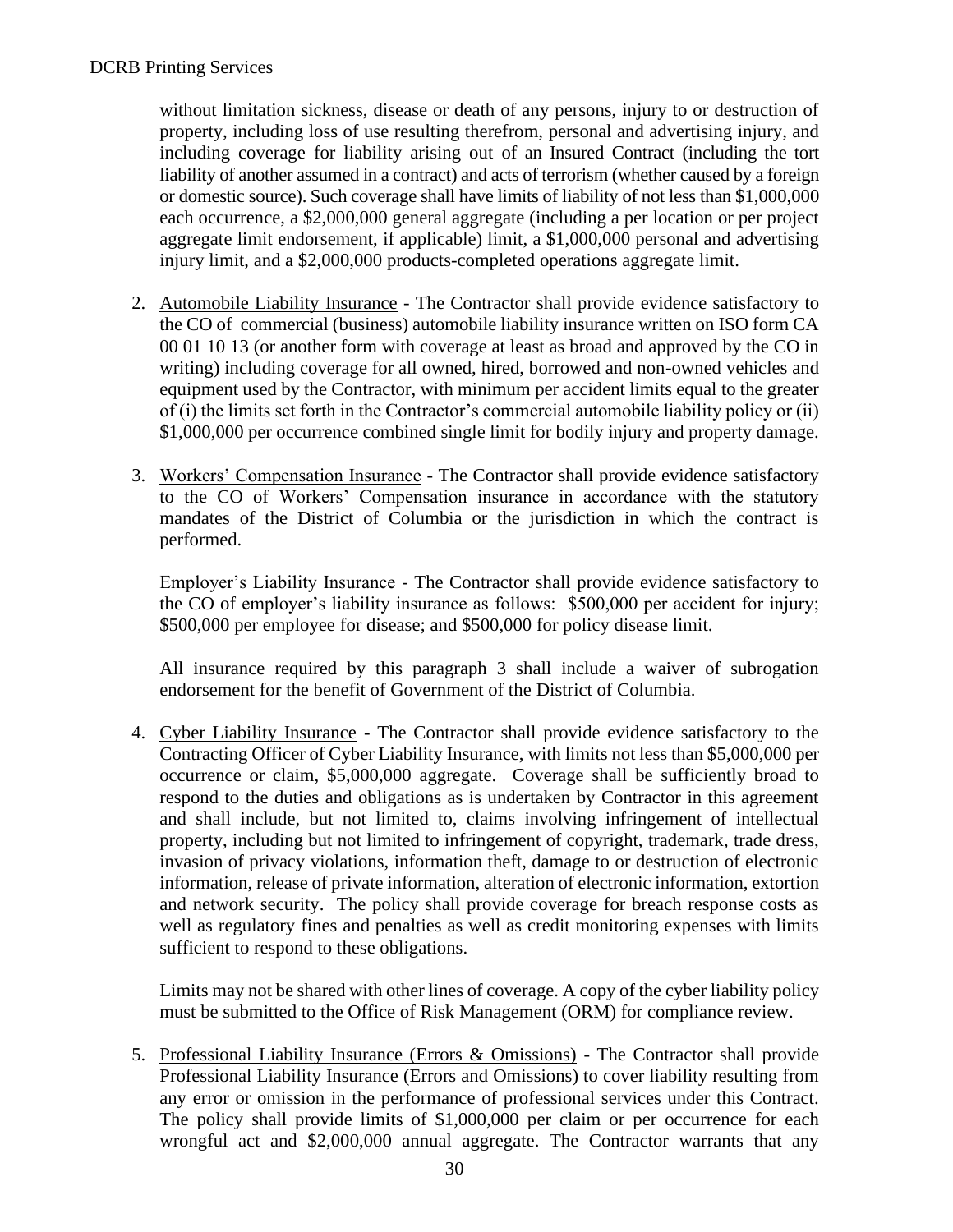applicable retroactive date precedes the date the Contractor first performed any professional services for the Government of the District of Columbia and that continuous coverage will be maintained or an extended reporting period will be exercised for a period of at least ten years after the completion of the professional services. Limits may not be shared with other lines of coverage.

6. Commercial Umbrella or Excess Liability - The Contractor shall provide evidence satisfactory to the CO of commercial umbrella or excess liability insurance with minimum limits equal to the greater of (i) the limits set forth in the Contractor's umbrella or excess liability policy or (ii) \$5,000,000 per occurrence and \$5,000,000 in the annual aggregate, following the form and in excess of all liability policies. **All** liability coverages must be scheduled under the umbrella and/or excess policy. The insurance required under this paragraph shall be written in a form that annually reinstates all required limits. Coverage shall be primary to any insurance, self-insurance or reinsurance maintained by the District and the "other insurance" provision must be amended in accordance with this requirement and principles of vertical exhaustion.

### B. PRIMARY AND NONCONTRIBUTORY INSURANCE

The insurance required herein shall be primary to and will not seek contribution from any other insurance, reinsurance or self-insurance including any deductible or retention, maintained by the Government of the District of Columbia.

- C. DURATION. The Contractor shall carry all required insurance until all contract work is accepted by the District of Columbia and shall carry listed coverages for ten years for construction projects following final acceptance of the work performed under this contract and two years for non-construction related contracts.
- D. LIABILITY. These are the required minimum insurance requirements established by the District of Columbia. However, the required minimum insurance requirements provided above will not in any way limit the contractor's liability under this contract.
- E. CONTRACTOR'S PROPERTY. Contractor and subcontractors are solely responsible for any loss or damage to their personal property, including but not limited to tools and equipment, scaffolding and temporary structures, rented machinery, or owned and leased equipment. A waiver of subrogation shall apply in favor of the District of Columbia.
- F. MEASURE OF PAYMENT. The District shall not make any separate measure or payment for the cost of insurance and bonds. The Contractor shall include all of the costs of insurance and bonds in the contract price.
- G. NOTIFICATION. The Contractor shall ensure that all policies provide that the CO shall be given thirty (30) days prior written notice in the event of coverage and / or limit changes or if the policy is canceled prior to the expiration date shown on the certificate. The Contractor shall provide the CO with ten (10) days prior written notice in the event of nonpayment of premium. The Contractor will also provide the CO with an updated Certificate of Insurance should its insurance coverages renew during the contract.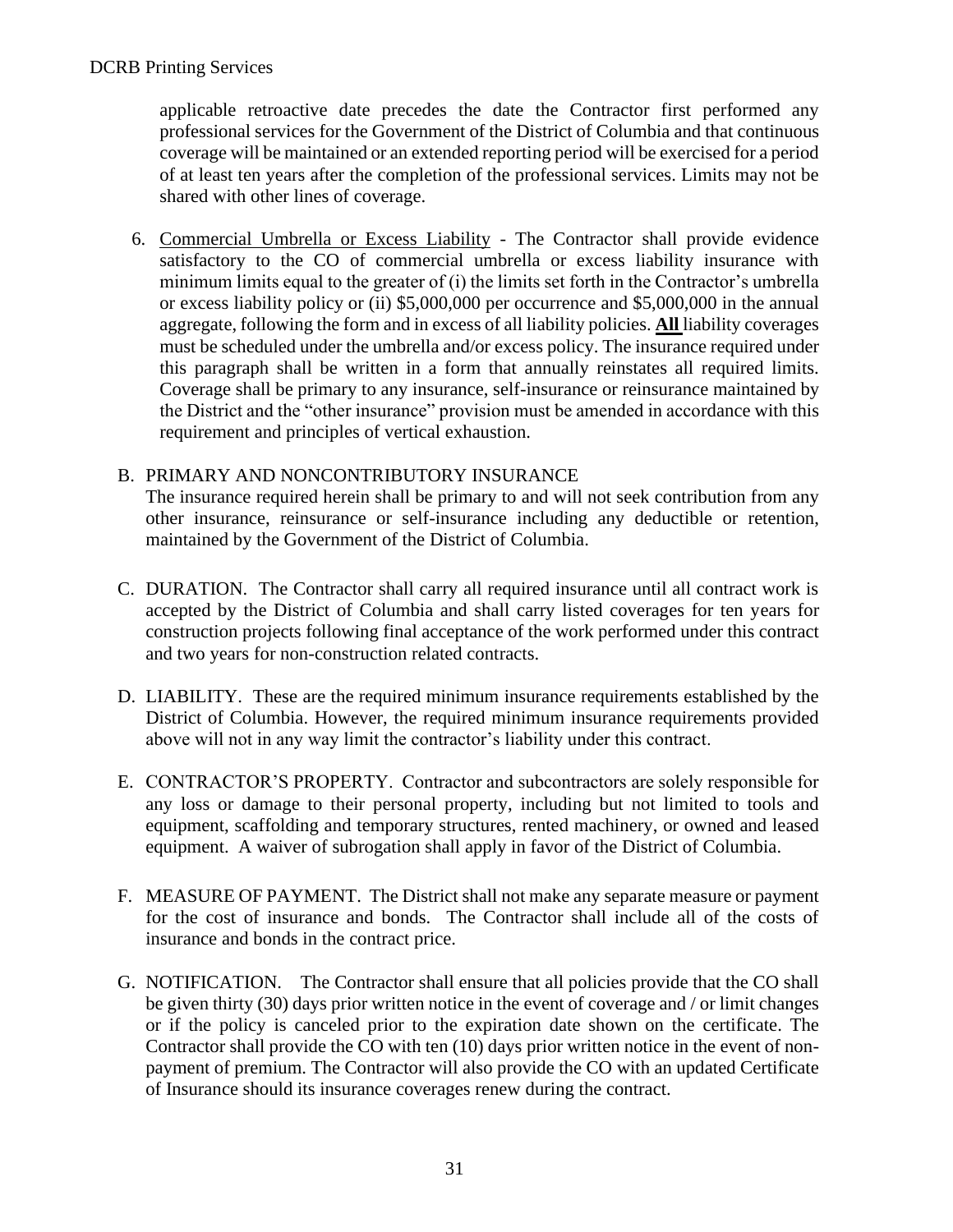#### DCRB Printing Services

H. CERTIFICATES OF INSURANCE. The Contractor shall submit certificates of insurance giving evidence of the required coverage as specified in this section prior to commencing work.

Certificates of insurance must reference the corresponding contract number. Evidence of insurance shall be submitted to:

> Attn: Rashelle Anderson Supervisory Contract Specialist District of Columbia Retirement Board 900 7th Street NW, 2nd Floor Washington, DC 20001

I. DISCLOSURE OF INFORMATION.The Contractor agrees that DCRB may disclose the name and contact information of its insurers to any third party which presents a claim against DCRB for any damages or claims resulting from or arising out of work performed by the Contractor, its agents, employees, servants or subcontractors in the performance of this contract.

### **I.9 EQUAL EMPLOYMENT OPPORTUNITY**

In accordance with the District of Columbia Administrative Issuance System, Mayor's Order 85-85 dated June 10, 1985, the forms for completion of the Equal Employment Opportunity Information Report are incorporated herein as Section J.3. An award cannot be made to any offeror who has not satisfied the equal employment requirements.

### **I.10 ORDER OF PRECEDENCE**

The contract awarded as a result of this RFP will contain the following clause:

### **ORDER OF PRECEDENCE**

A conflict in language shall be resolved by giving precedence to the document in the highest order of priority that contains language addressing the issue in question. The following documents are incorporated into the contract by reference and made a part of the contract in the following order of precedence:

- (1) An applicable Court Order, if any
- (2) Contract document
- (3) DCRB's Standard and Special Provisions for use with Supplies and Services **Contracts**
- (4) Contract attachments other than the Standard and Special Provisions
- (5) RFP, as amended
- (6) BAFOs (in order of most recent to earliest)
- (7) Proposal (technical and price)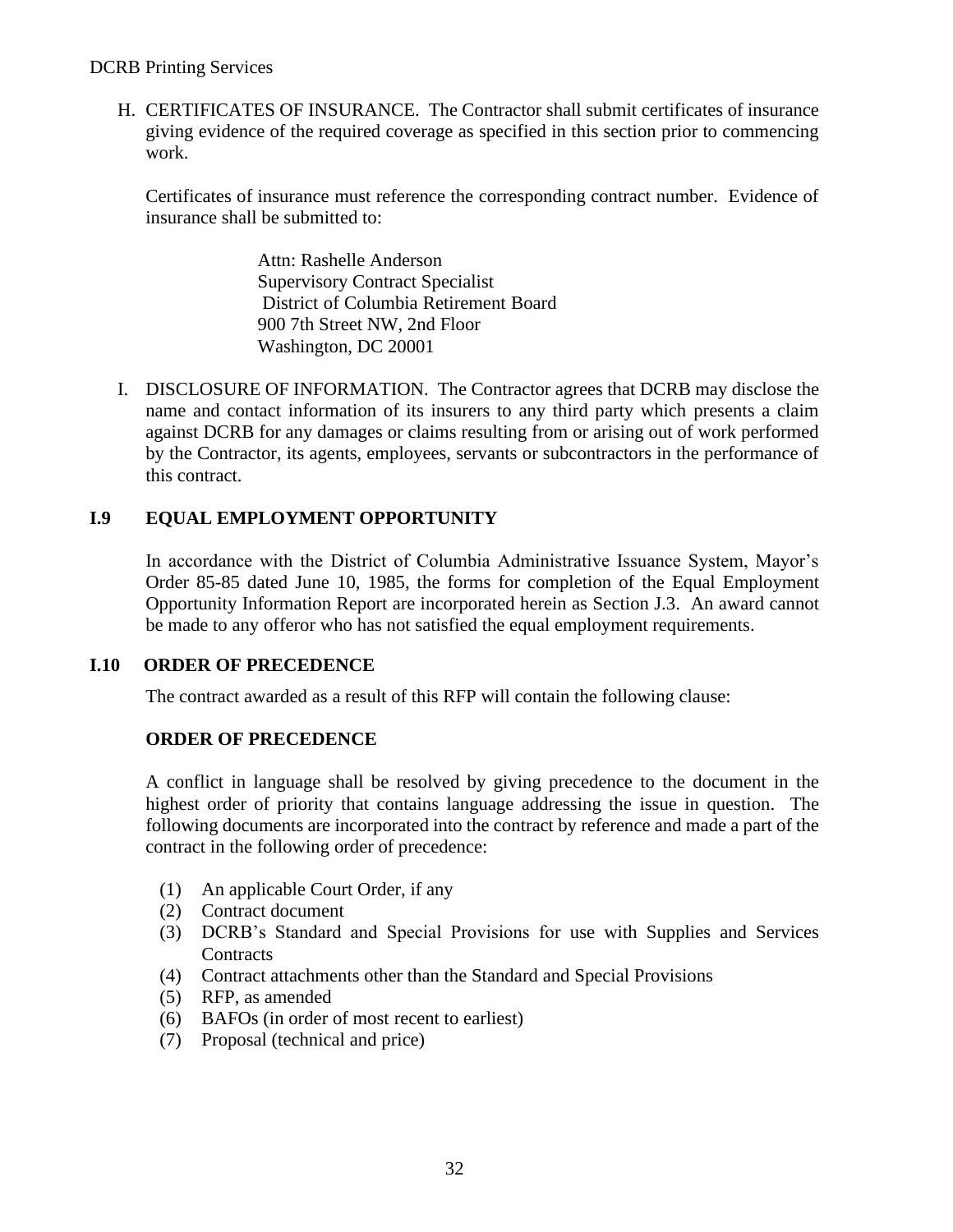### **I.11 DISPUTES**

#### **14. Disputes**

.

All disputes arising under or relating to the contract shall be resolved as provided herein.

- (a) **Claims by the Contractor against DCRB**: Any protest and disputes between the Board and Consultant shall be resolved in accordance with the Board's dispute provisions at 7 DCMR 1615, which are incorporated herein by reference.
- (b) **Claims by DCRB against the Contractor:** Claim as used in paragraph (b) of this clause, means a written demand or written assertion by DCRB seeking, as a matter of right, the payment of money in a sum certain, the adjustment of contract terms, or other relief arising under or relating to the contract. A claim arising under a contract, unlike a claim relating to that contract, is a claim that can be resolved under a contract clause that provides for the relief sought by the claimant.
	- (1) The CO shall decide all claims by DCRB against a contractor arising under or relating to a contract.
	- (2) The CO shall send written notice of the claim to the contractor. The CO's written decision shall do the following:
		- (i) Provide a description of the claim or dispute;
		- (ii) Refer to the pertinent contract terms;
		- (iii) State the factual areas of agreement and disagreement;
		- (iv) State the reasons for the decision, including any specific findings of fact, although specific findings of fact are not required and, if made, shall not be binding in any subsequent proceeding;
		- (v) If all or any part of the claim is determined to be valid, determine the amount of monetary settlement, the contract adjustment to be made, or other relief to be granted;
		- (vi) Indicate that the written document is the CO's final decision; and
		- (vii) Inform the Contractor of the right to seek further redress by appealing the decision to the Contract Appeals Board.
	- (3) The CO shall support the decision by reasons and shall inform the Contractor of its rights as provided herein.
	- (4) Before or after issuing the decision, the CO may meet with the Contractor to attempt to resolve the claim by agreement.
	- (5) The authority contained in this paragraph (b) shall not apply to a claim or dispute for penalties or forfeitures prescribed by statute or regulation which another District agency is specifically authorized to administer, settle or determine.
	- (6) This paragraph shall not authorize the CO to settle, compromise, pay, or otherwise adjust any claim involving fraud.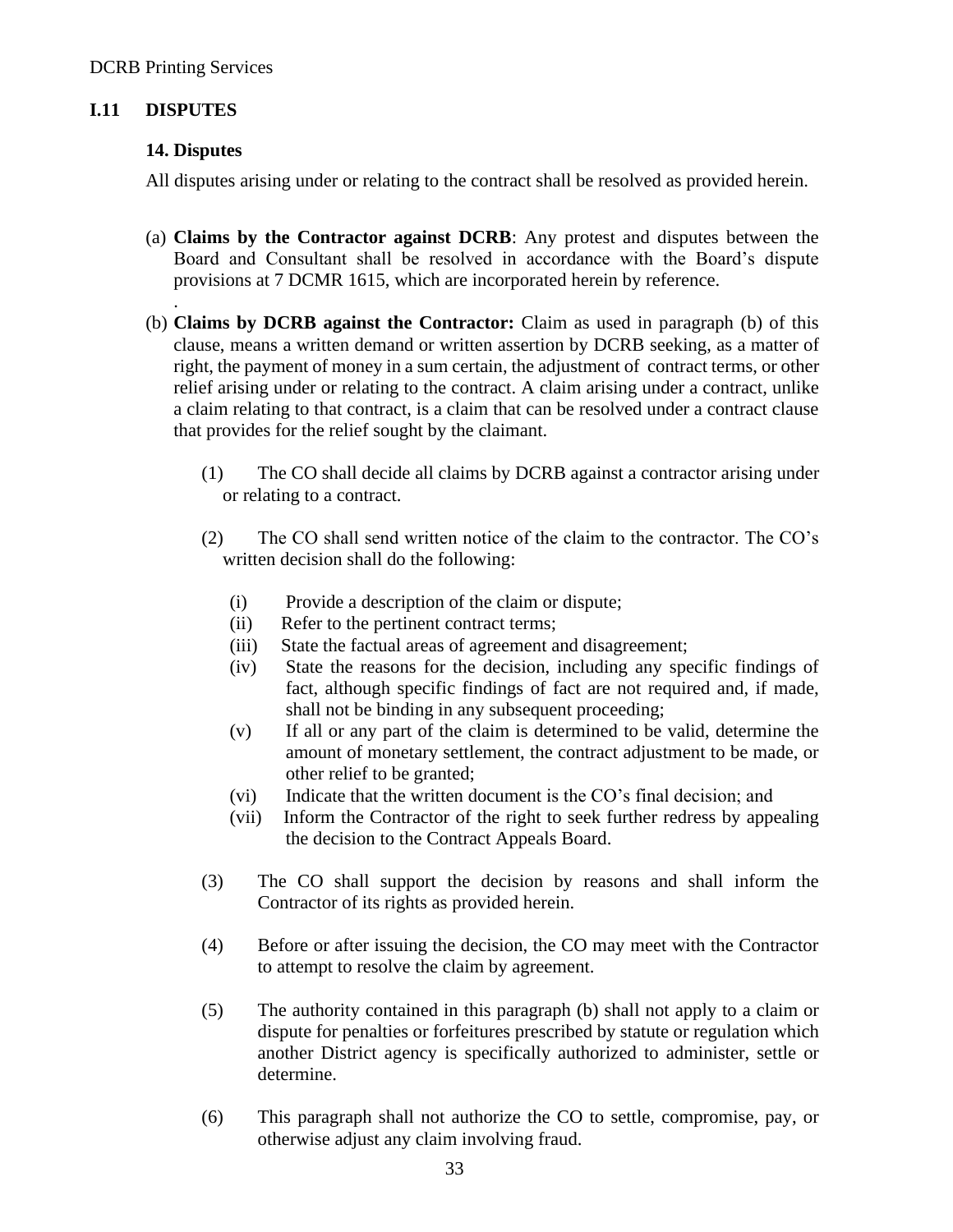- (c) Decisions of the CO shall be final and not subject to.
- (d) Pending final decision of an appeal, action, or final settlement, the Contractor shall proceed diligently with performance of the contract in accordance with the decision of the CO.

#### **I.12 CHANGES**

- (a) The CO may, at any time, by written order, and without notice to the surety, if any, make changes in the contract within the general scope hereof. If such change causes an increase or decrease in the cost of performance of the contract, or in the time required for performance, an equitable adjustment shall be made. Any claim for adjustment for a change within the general scope must be asserted within ten (10) days from the date the change is ordered; provided, however, that the CO, if he or she determines that the facts justify such action, may receive, consider, and adjust any such claim asserted at any time prior to the date of final settlement of the contract. If the parties fail to agree upon the adjustment to be made, the dispute shall be determined as provided in **clause 14 Disputes**.
- (b) DCRB shall not require the Contractor, and the Contractor shall not require a subcontractor, to undertake any work that is beyond the original scope of the contract or subcontract, including work under a DCRB-issued change order, when the additional work increases the contract price beyond the not-to-exceed price or negotiated maximum price of the contract, unless the CO:
	- (1) Agrees with the Contractor, and if applicable the subcontractor, on a price for the additional work;
	- (2) Obtains a certification of funding to pay for the additional work;
	- (3) Makes a written, binding commitment with the Contractor to pay for the additional work within thirty (30) days after the Contractor submits a proper invoice; and
	- (4) Provides the Contractor with written notice of the funding certification.
- (c) The Contractor shall include in its subcontracts a clause that requires the Contractor to:
	- (1) Within five (5) business days of its receipt of notice of the approved additional funding, provide the subcontractor with notice of the amount to be paid to the subcontractor for the additional work to be performed by the subcontractor;
	- (2) Pay the subcontractor any undisputed amount to which the subcontractor is entitled for the additional work within ten (10) days of receipt of payment from DCRB; and
	- (3) Notify the subcontractor and CO in writing of the reason(s) the Contractor withholds any payment from a subcontractor for the additional work.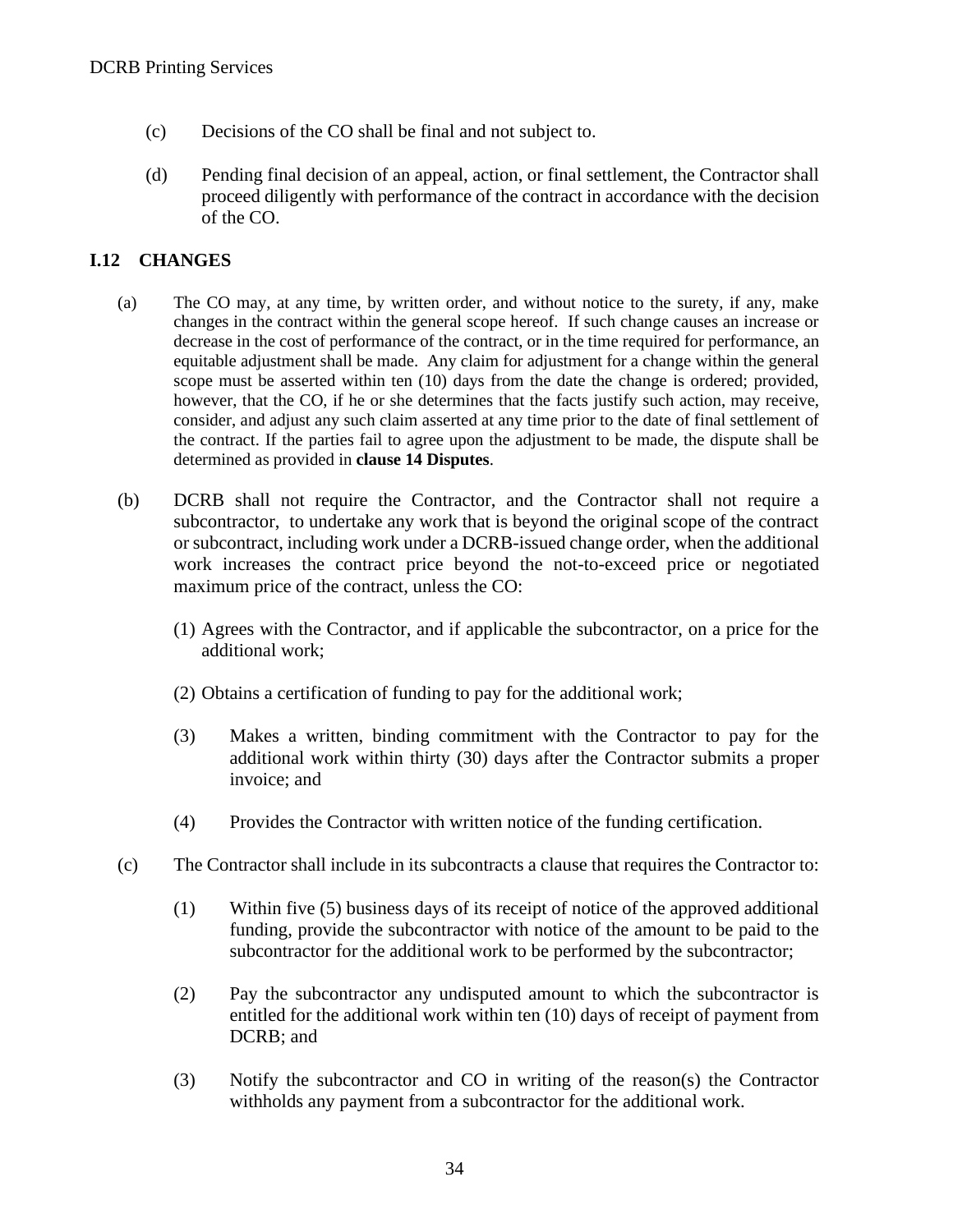(e) Neither DCRB, Contractor, nor any subcontractor may declare another party to be in default, or assess, claim, or pursue damages for delays until the parties agree on a price for the additional work.

### **I.13 NON-DISCRIMINATION CLAUSE**

#### **Non-Discrimination Clause:**

(a) The Contractor shall not discriminate in any manner against any employee or applicant for employment that would constitute a violation of the District of Columbia Human Rights Act, effective December 13, 1977, as amended (D.C. Law 2-38; D.C. Official Code § 2-1401.01 *et seq.)* ("Act", as used in this clause). The Contractor shall include a similar clause in all subcontracts, except subcontracts for standard commercial supplies or raw materials. In addition, the Contractor agrees, and any subcontractor shall agree, to post in conspicuous places, available to employees and applicants for employment, a notice setting forth the provisions of this non-discrimination clause as provided in section 251 of the Act.

Pursuant to Mayor's Order 85-85, (6/10/85), Mayor's Order 2002-175 (10/23/02), Mayor's Order 2011-155 (9/9/11) and the rules of the Office of Human Rights, Chapter 11 of Title 4 of the D.C. Municipal Regulations, the following clauses apply to the contract:

- (1) The Contractor shall not discriminate against any employee or applicant for employment because of actual or perceived: race, color, religion, national origin, sex, age, marital status, personal appearance, sexual orientation, gender identity or expression, family responsibilities, genetic information, disability, matriculation, political affiliation, or credit information. Sexual harassment is a form of sex discrimination which is prohibited by the Act. In addition, harassment based on any of the above protected categories is prohibited by the Act.
- (2) The Contractor agrees to take affirmative action to ensure that applicants are employed, and that employees are treated during employment, without regard to their actual or perceived: race, color, religion, national origin, sex, age, marital status, personal appearance, sexual orientation, gender identity or expression, family responsibilities, genetic information, disability, matriculation, political affiliation, or credit information. The affirmative action shall include, but not be limited to the following:
	- (a) employment, upgrading or transfer;
	- (b) recruitment, or recruitment advertising;
	- (c) demotion, layoff or termination;
	- (d) rates of pay, or other forms of compensation; and
	- (e) selection for training and apprenticeship.
- (3) The Contractor agrees to post in conspicuous places, available to employees and applicants for employment, notices to be provided by the contracting agency, setting forth the provisions in paragraphs  $19(b)(1)$  and  $(b)(2)$  concerning nondiscrimination and affirmative action.
- (4) The Contractor shall, in all solicitations or advertisements for employees placed by or on behalf of the Contractor, state that all qualified applicants will receive consideration for employment pursuant to the non-discrimination requirements set forth in paragraph 19(b)(2).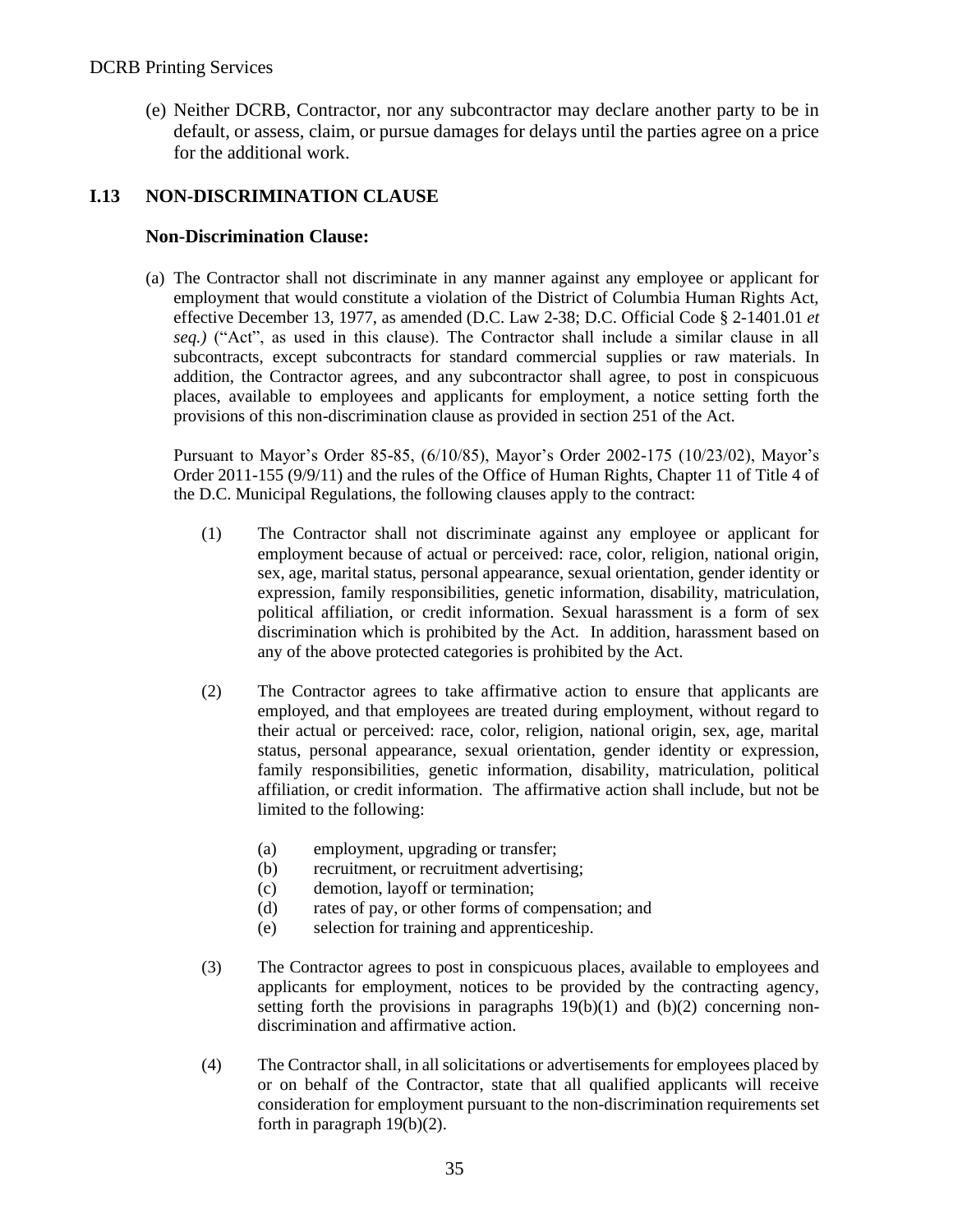#### DCRB Printing Services

(5) The Contractor agrees to send to each labor union or representative of workers with which it has a collective bargaining agreement or other contract or

understanding, a notice to be provided by the contracting agency, advising the said labor union or workers' representative of that contractor's commitments under this nondiscrimination clause and the Act, and shall post copies of the notice in conspicuous places available to employees and applicants for employment.

(6) The Contractor agrees to permit access to its books, records, and accounts pertaining to its employment practices, by the Chief Procurement Officer or designee, or the Director of the Office of Human Rights or designee, for purposes of investigation to ascertain compliance with the Act, and to require under terms of any subcontractor agreement each subcontractor to

permit access of such subcontractors' books, records, and accounts for such purposes.

- (7) The Contractor agrees to comply with the provisions of the Act and with all guidelines for equal employment opportunity applicable in the DCRB adopted by the Director of the Office of Human Rights, or any authorized official.
- (8) The Contractor shall include in every subcontract the equal opportunity clauses, i.e., paragraphs 19(b)(1) through (b)(9) of this clause, so that such provisions shall be binding upon each subcontractor.
- (9) The Contractor shall take such action with respect to any subcontract as the CO may direct as a means of enforcing these provisions, including sanctions for noncompliance; provided, however, that in the event the Contractor becomes involved in, or is threatened with, litigation with a subcontractor or vendor as a result of such direction by the contracting agency, the Contractor may request DCRB to enter into such litigation to protect the interest of DCRB.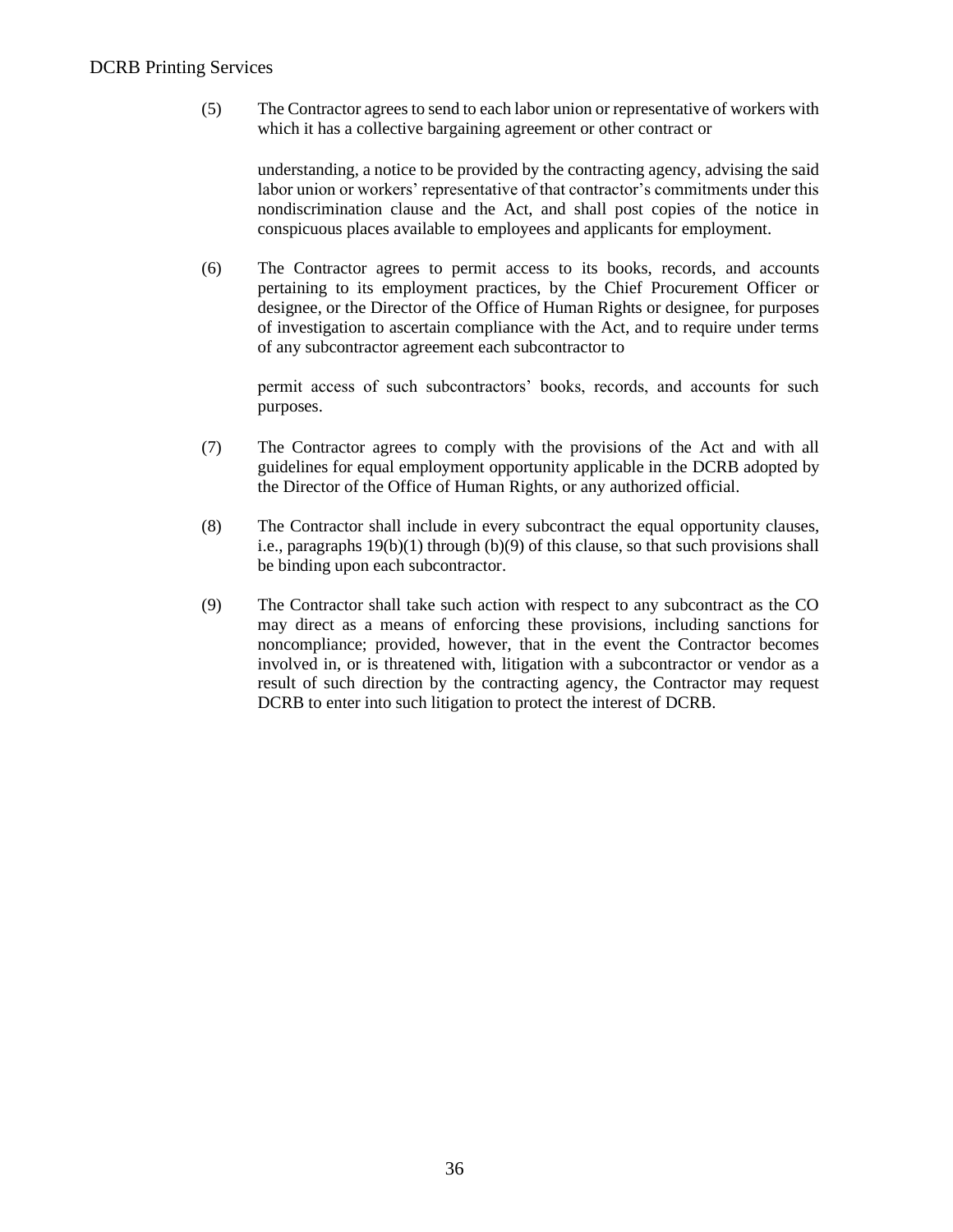# **SECTION J: ATTACHMENTS**

The following list of attachments is incorporated into the solicitation by reference*.* 

| <b>Attachment</b><br><b>Number</b> | <b>Document</b>                                                                                                                                                                                     |  |  |  |  |  |  |
|------------------------------------|-----------------------------------------------------------------------------------------------------------------------------------------------------------------------------------------------------|--|--|--|--|--|--|
| J.1                                | DCRB's Standard and Special Provisions for use with Supplies and Services<br>Contracts                                                                                                              |  |  |  |  |  |  |
| J <sub>.2</sub>                    | U.S. Department of Labor Wage Determination Wage Determination No.<br>2015-4281 Revision No. 22, dated, March 15, 2022                                                                              |  |  |  |  |  |  |
| J.3                                | Equal Employment Opportunity Employer Information Report and Mayor's<br>Order 85-85<br>available at available at http://ocp.dc.gov, under Quick Links click on<br>"Required Solicitation Documents" |  |  |  |  |  |  |
| J.4                                | Way to Work Amendment Act of 2006 - Living Wage Notice available at<br>http://ocp.dc.gov, under Quick Links click on "Required Solicitation<br>Documents"                                           |  |  |  |  |  |  |
| J.5                                | Way to Work Amendment Act of 2006 - Living Wage Fact Sheet available at<br>http://ocp.dc.gov, under Quick Links click on "Required Solicitation"<br>Documents"                                      |  |  |  |  |  |  |
| J.6                                | Past Performance Evaluation Form                                                                                                                                                                    |  |  |  |  |  |  |
| J.7                                | <b>Bidder-Offeror Certification Form</b>                                                                                                                                                            |  |  |  |  |  |  |
| J.8                                | <b>Tax Certification Affidavit</b>                                                                                                                                                                  |  |  |  |  |  |  |